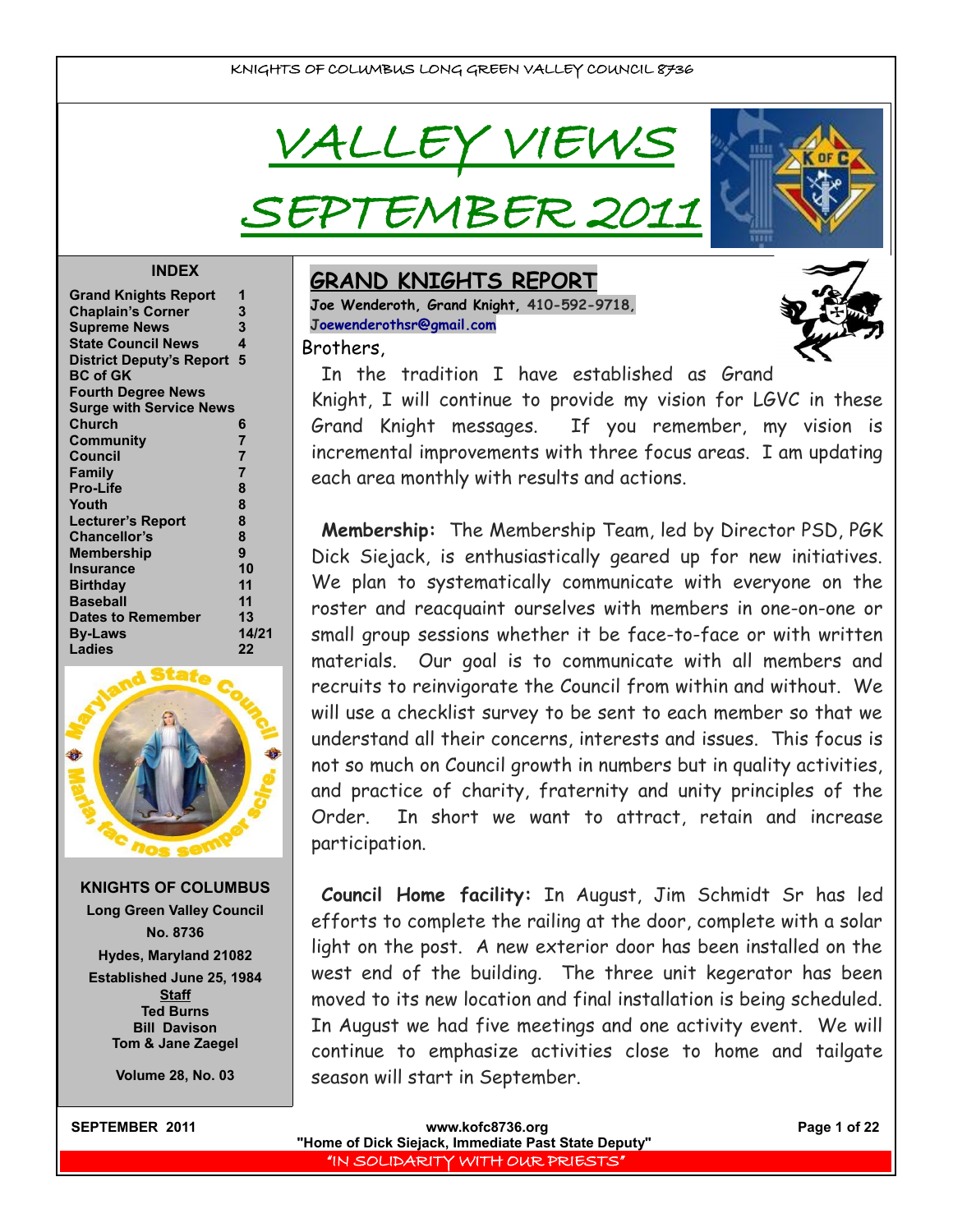**Communications:** The new LGVC Weekly all hands email is being used to parse the monthly calendar of the newsletter into weekly refresher messages and to foreshadow information on the web site with built-in links.

Remember, above all is charity, a selfless commitment inspired by our faith and extended to our community. I close with an altered phrase borrowed from another new administration in 1960. "Ask not what your Council can do for you, but what can you do for your Council."

Vivat Jesus

# **THE GRAND KNIGHT'S FAREWELL**

To: Grand Knight Joe Wenderoth, and my brothers of Long Green Valley Council

Congratulations to Joe and the new Officers for the Fraternal 2011-2012 Year on a fantastic Installation ceremony on Sunday, August 14. The ceremony and reception were terrific and made us all proud. Thanks to Worthy DD, Jim Cross and District Warden Ron Perzinsky, for orchestrating the ceremony. And thanks to Paul and Mary Weber for coordinating the catering and flowers. And Cassie did a wonderful job with the table settings and much more.

As is typical at these affairs, the outgoing / Past Grand Knight only says the scripted words during the ceremony and does not give a speech. So I want to take this opportunity to thank Joe and all my Brothers for the great gifts that were presented to me. I really appreciate them and the sentiment. The words of appreciation and acknowledgment of our council successes were also appreciated. You can certainly count on me for continued support for our council, and I will do all that I can, as I hope each of you will, to support Joe and the officers during their reign.

I sincerely hope and pray that we can continue to grow and improve in all aspects of our Fraternity. And I especially challenge all my brothers to become more involved in our programs and projects.

Thanks again and Vivat Jesus. Tom Zaegel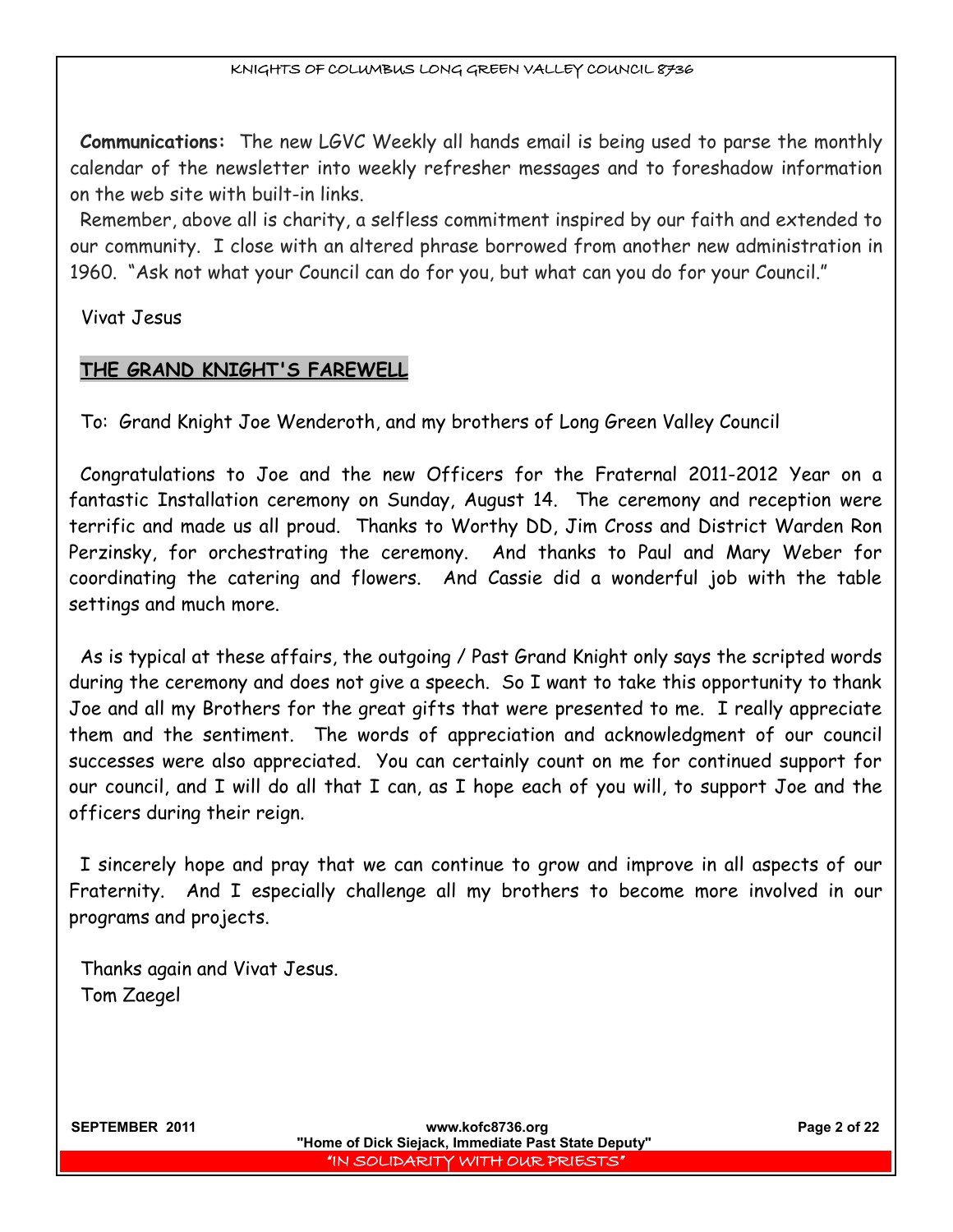

# **CHAPLAIN'S CORNER**

Monsignor Cramblitt has asked the Knights for help with several initiatives this fraternal year. The first is to support the Maryland Catholic Conference in its Respect Life work and appeals to the Maryland Legislature.

A second initiative is support for the Saint John the Evangelist School with its marketing efforts. Also, he has asked us to support a musical presentation at SJE of Godspell in November. Please consider helping in these activities when they are introduced at Council meetings. Your help will support our parish priest.

# **SUPREME COUNCIL NEWS**

**In Service to One, in Service to All** 

# MOTHER OF THE CIVILIZATION OF LOVE

By Carl A. Anderson, Supreme Knight

For nearly 500 years, millions of people have shown great devotion to Our Lady of Guadalupe, struck by her words to Juan Diego, "Am I not your Mother?" From her first appearance at Tepeyac in 1531, she has bestowed on humanity a tender motherly concern, and this remains an important part of her message today. If we approach Our Lady of Guadalupe as our mother, then she is not only a mother to us, she is a mother to everyone. That means that we are all one family, despite our different countries and cultures.

Blessed John Paul II referred to this fact when he wrote in Ecclesia in America: "The appearance of Mary to the native Juan Diego on the hill of Tepeyac in 1531 had a decisive effect on evangelization. Its influence greatly overflows the boundaries of Mexico, spreading to the whole Continent. America, which historically has been, and still is, a melting-pot of peoples, has recognized in the mestiza face of the Virgin of Tepeyac, 'in Blessed Mary of Guadalupe, an impressive example of a perfectly inculturated evangelization.' Consequently, not only in Central and South America, but in North America as well, the Virgin of Guadalupe is venerated as Queen of all America". He also wrote that the "renewal of the Church in America will not be possible without the active presence of the laity. Therefore, they are largely responsible for the future of the Church".

So we must ask ourselves, what is the meaning of Our Lady of Guadalupe today? Does she

| <b>SEPTEMBER 2011</b> | www.kofc8736.org<br>"Home of Dick Siejack, Immediate Past State Deputy" | Page 3 of 22 |
|-----------------------|-------------------------------------------------------------------------|--------------|
|                       | I'IN SOLIDARITY WITH OUR PRIESTS"                                       |              |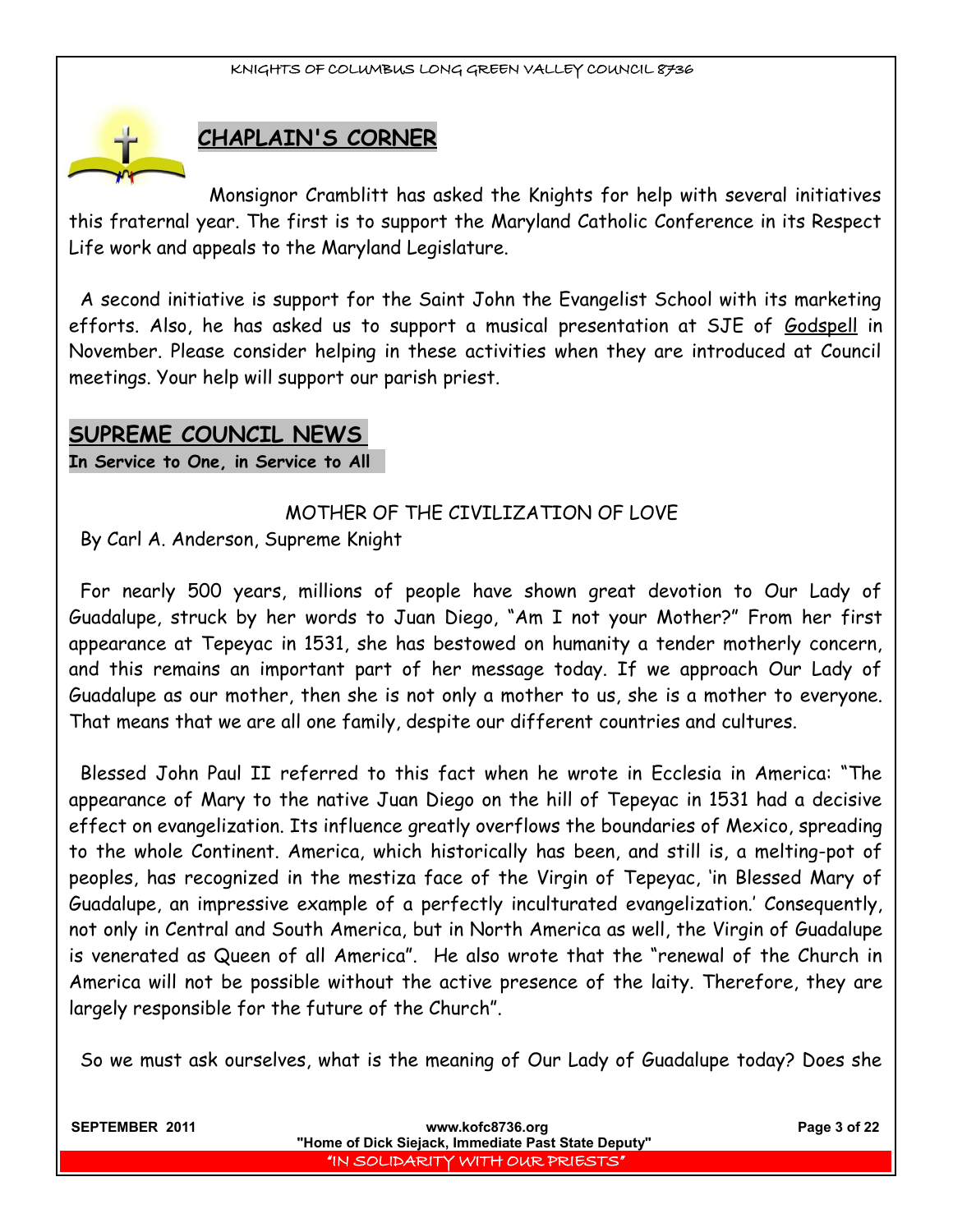play the same role in our countries' history as she has for nearly 500 years? How do we respond to the great commandment of our Lord – love our neighbor as our self? This is the real message of Our Lady of Guadalupe's motherly concern for each of us – that each person is actually a member of our family. And as Pope Benedict XVI told us in his first encyclical Deus Caritas Est (God is Love): In a family no member must go hungry or lack the necessities of life.

With this truth in mind, the Knights of Columbus has embarked on a pilgrimage with Our Lady of Guadalupe, bearing her image from council to council, from parish to parish, to spread her message and her love. Through this Marian Prayer Program, we have a chance to gather as a family before the mother of humanity and offer our prayers and intentions. I know that this will be a time of grace for all our members and their families, and I pray that Our Lady of Guadalupe will bring us closer together as an Order, as a Church, as a community and as a world in need of her words of peace and unity.



# **STATE NEWS**

Just as you take a vacation and spend time with your family to recharge your personal "batteries", you also need to make a spiritual retreat so that you can spend personal time with our Lord and recharge your spiritual "batteries."

The idea of spending time in contemplation has been around since the beginning of religion. The Old Testament has many references to such customs. Jesus' spending 40 days in the desert after his baptism has been the example for many contemplative religious orders. St. Ignatius established a 30 day exercise for the Society of Jesus that has been abridged to an 8 day exercise for priests and laymen. Other religious orders began similar spiritual exercises. In the 1800's, annual retreats began in France for both the clergy and the faithful. Several orders of priests still specialize in holding multi-day "missions" at the parish level.

To help you with your spiritual retreat, the Maryland State Council will be holding weekend retreats and days of recollection at the Loyola facilities. . Information about the Loyola-onthe-Potomac (Faulkner) weekend retreats and days of recollection is available from your Grand Knight and State Council Retreats Chairman Mike Sallese. If you are interested in other retreats at Loyola-on-the-Potomac you can visit the Loyola website at: http://macdonaldray.com/loyolaretreat.org. A pamphlet about weekend retreats at Loyola Retreat House and a pamphlet about all events at Loyola Retreat House are also available on the Maryland State Council Yahoo Group website.

| <b>SEPTEMBER 2011</b> | www.kofc8736.org                                    | Page 4 of 22 |
|-----------------------|-----------------------------------------------------|--------------|
|                       | "Home of Dick Siejack, Immediate Past State Deputy" |              |
|                       | I "IN SOLIDARITY WITH OUR PRIESTS" I                |              |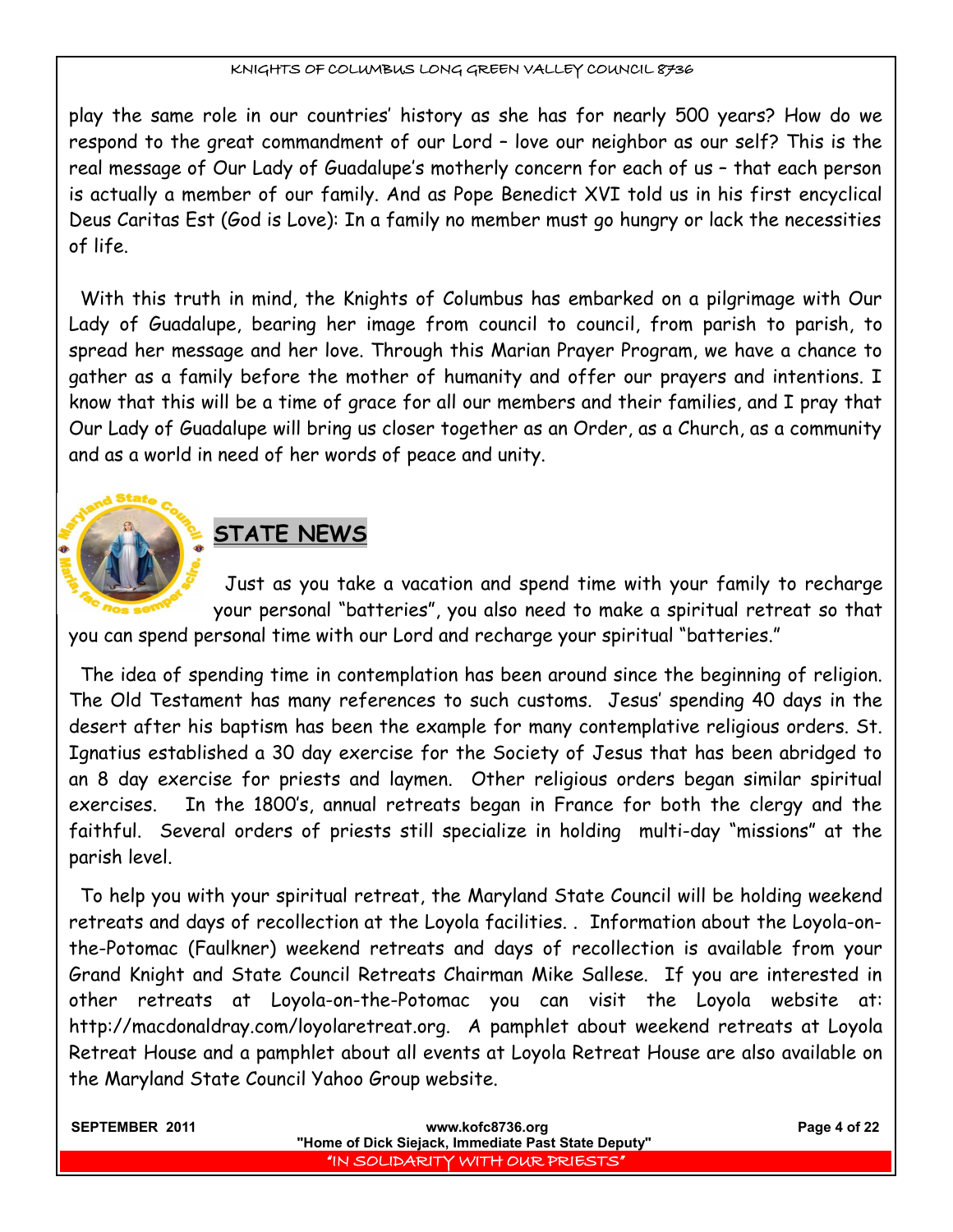|                                                                                 |                              |                                  |                                             | KNIGHTS OF COLUMBUS LONG GREEN VALLEY COUNCIL 8736     |
|---------------------------------------------------------------------------------|------------------------------|----------------------------------|---------------------------------------------|--------------------------------------------------------|
| DISTRICT DEPUTY REPORT<br>Jim Cross, PGK, 410-893-1266, James.cross@comcast.net |                              |                                  |                                             |                                                        |
|                                                                                 |                              |                                  |                                             | Every Council a Star Council (numbers as of 8/22/2011) |
| Council<br>$\#$ Goals                                                           | <b>New</b><br><b>Members</b> | <b>Dropped</b><br><b>Members</b> | <b>Net</b><br><b>Membership</b><br>Increase | Net Insurance<br>Increase                              |
| 8736 / 13-5                                                                     | 6                            | 0                                | 6                                           | 4                                                      |
| 08/03/15                                                                        | $\Omega$                     | 0                                | 0                                           | $\Omega$                                               |
| $10100 / 8 - 3$                                                                 | $\Omega$                     |                                  |                                             | $\Omega$                                               |
| 11372 / 17-6                                                                    | 3                            | $\Omega$                         | 3                                           | 1                                                      |
| <b>District Total</b>                                                           | 9                            |                                  | 8                                           | 5                                                      |

Star District Goals 32 New Members; 12 Insurance Members

Contribute in the Charity Fund Envelopes this year.

Membership is the lifeblood of every council. Share your interest in your council and your faith in a casual and comfortable way frequently. Selling Car Raffle tickets or giving away Tootsie Rolls are also good icebreakers.

A few key dates, to remember: Our Lady of Grace Golf Sept 9, State Picnic Sept 10, Mason Dixon Chicken Dinner Sept 10, First Degree Long Green Sept 20, Columbus Day Ball Oct 8.

Jim Cross, District Deputy #4 Vivat Jesus!

# **PROGRAM DIRECTOR'S REPORT**

**Tom Zaegel PGK, 410-557-4465, [tomzaegel1@comcast.net](mailto:tomzaegel1@comcast.net)**

At the council meeting on August 9, two motions were made and passed. One was to send a donation check for \$200 to the Apostleship of the Sea Ministry. This has been taken care of, and we hope all brothers will continue to support and pray for the success of Msgr. Fitzgerald and this special Archdiocese ministry. We are still collecting various books, magazines, clothing and other religious articles to be taken to the center in Dundalk.

We would also like for someone to volunteer to lead our council efforts to support the Apostleship of the Sea Ministry.

The other motion was to send a donation check for \$100 to the Defend Life program in

| SEPTEMBER 2011 | www.kofc8736.org                                    | Page 5 of 22 |
|----------------|-----------------------------------------------------|--------------|
|                | "Home of Dick Siejack, Immediate Past State Deputy" |              |
|                | I "IN SOLIDARITY WITH OUR PRIESTS" I                |              |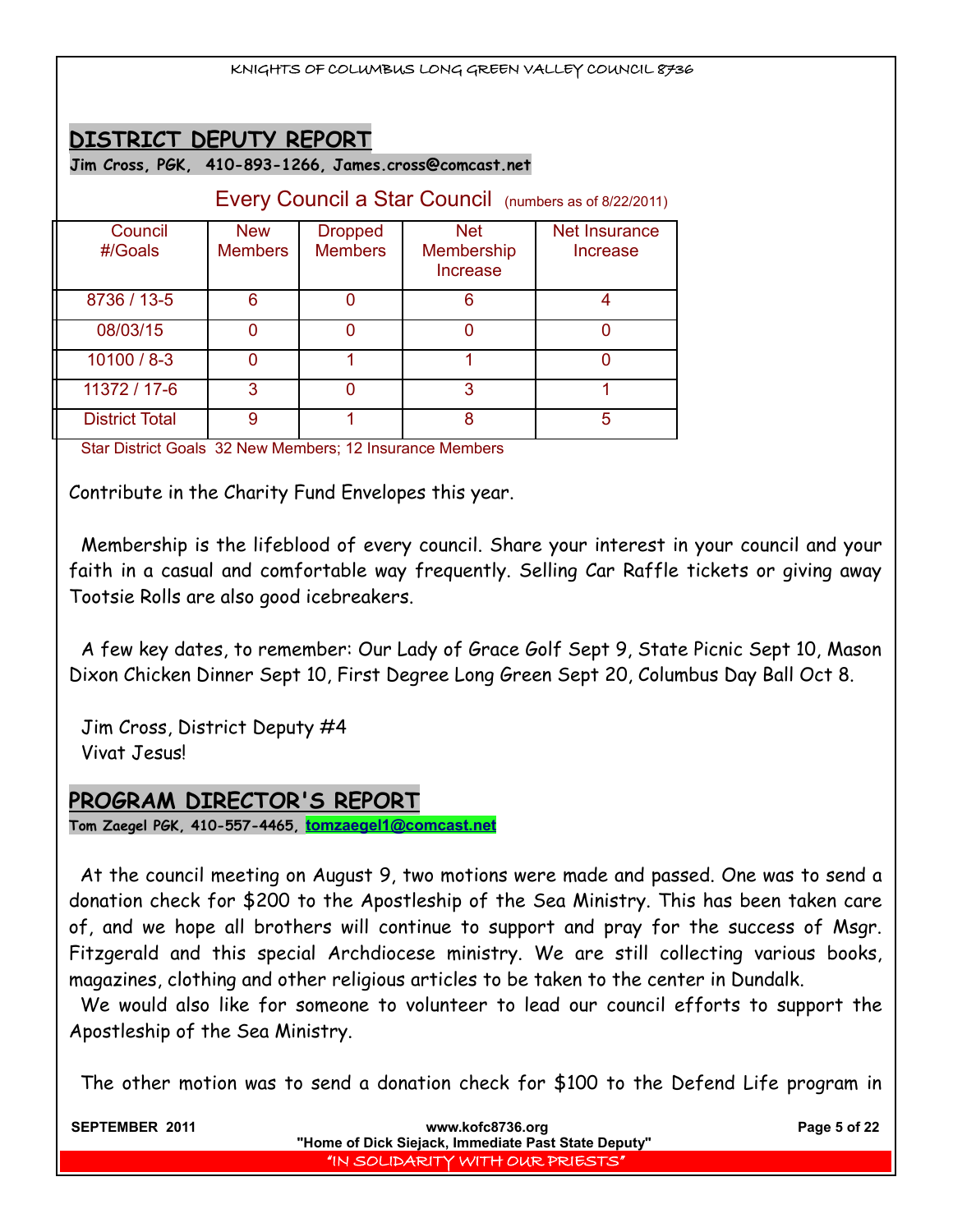support of the Prolife and antiabortion initiatives. This has been done as well.

At the 129th Supreme Convention there was a resolution adopted that amended Section 125, Order of Business. The intent is to enhance the Chaplain's participation in council meeting and move the Chaplain's Message (in lieu of report) to item number 7 in the order of business ahead of the reading of the minutes. This is in consideration of, and to accomodate, the time demands of our priests. It has also been suggested that we consider changing the meeting time and moving it earlier (i.e. 7:30pm) to make it more convenient for the Chaplain and others to attend. These items will be discussed further at up-coming meetings.

Now that the football season is back in place, we are still planning to hold our tailgate parties again this year throughout the season. Our Grand Knight Joe Wenderoth is formulating plans and ideas. He would greatly appreciate your ideas and support.



# **CHURCH ACTIVITIES**

**Pat Donohue, 410-941-5025,** [donohuepj@comcast.net](mailto:donohuepj@comcast.net)

## **Catechetical Sunday**

LGVC will serve a brunch on Catechetical Sunday 9/18 in the Council Home to honor and thank the St. John's religious education instructors and staff who volunteer their precious time and resources to teach elementary and high school students in advance of confirmation. Please let me know if you are interested in assisting with the menu planning, setup, serving and cleanup for this worthwhile event.

## **Wine Festival**

The inaugural SJE Wine Festival has been postponed until 2012. LGVC will be involved in the plans and support for this event.

## **Ministry Fair**

LGVC will have a table top display at the SJE Ministry Fair on Saturday 9/24 and Sunday 9/25 after all masses. We will provide appropriate materials and Form 100's at our table. This is a great opportunity to get our message out about the K of C and the fact that we are the world's largest Catholic family service organization. We will highlight all that we do for St. John's Parish and School. It's also an excellent opportunity to recruit new members. Please let me know if you are interested in helping out at our display.

Vivat Jesus,

**SEPTEMBER 2011 WWW.kofc8736.org Page 6 of 22 "Home of Dick Siejack, Immediate Past State Deputy"**  "IN SOLIDARITY WITH OUR PRIESTS"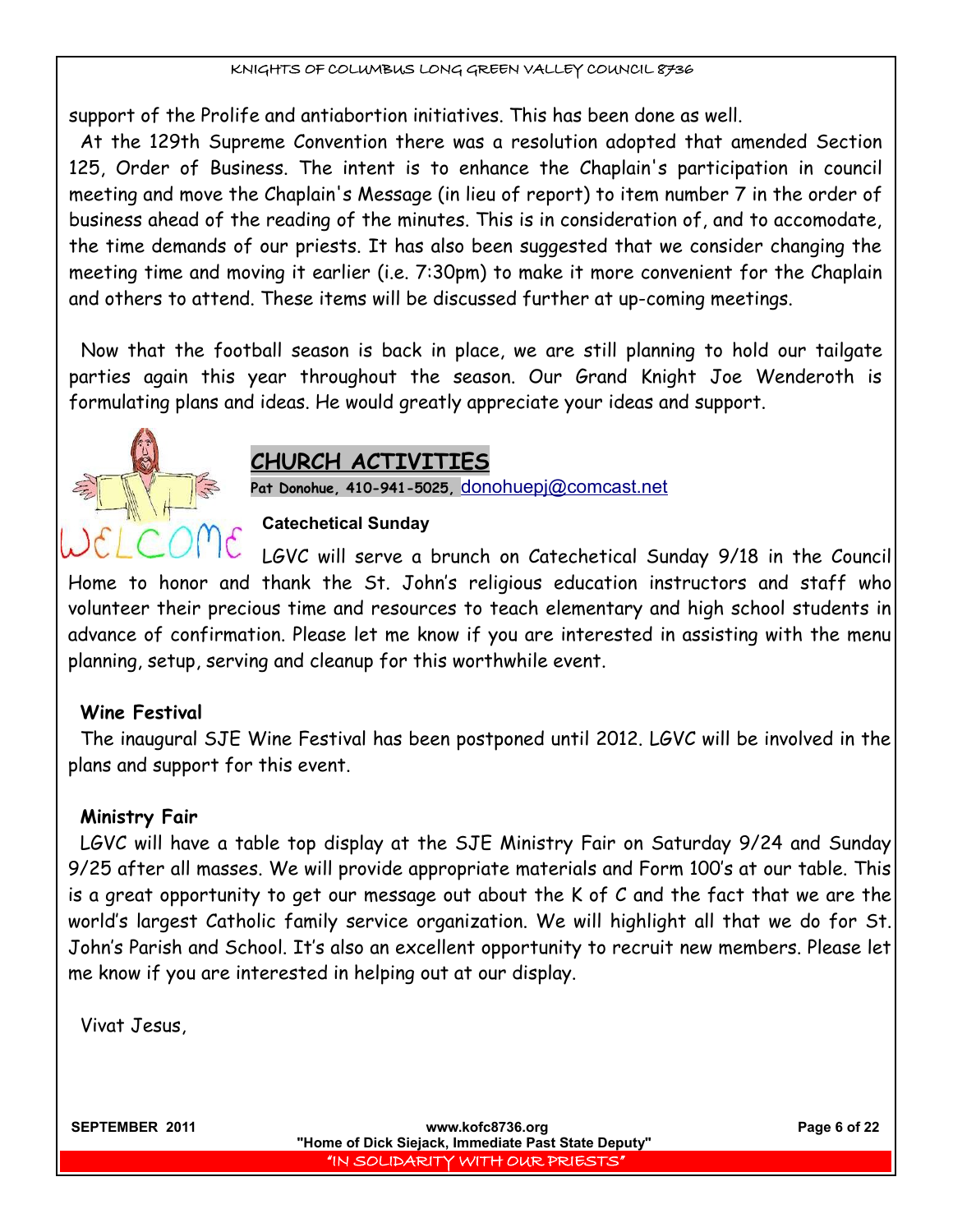# **COMMUNITY ACTIVITIES**

**Ray Dietz, Director, 410 592 5377, craytrek@comcast.net**

The Blood Drive will be held in November. If you usually give blood, please let us know during the Drive when you would like to donate. If you haven't donated before, consider doing so this year and encourage family members to give as well.

# **COUNCIL ACTIVITIES DIRECTOR**

**Paul Weber, PGK, 410-879-0558, apaulweber@msn.com**

The Council will host a "pizza and game night" on Saturday, September 17, starting at 6:15 in the council hall. Plan to attend and enjoy salad, pizza, dessert and beverages followed by games that all can play and enjoy. The cost for the evening is \$12.50 per person. Your reservation and check must be received not later than September 13<sup>th</sup>. Checks are payable to KC #8736 and mailed to Paul Weber, 2223 Larchmont Dr., Fallston, MD 21047.

Don't miss next month's gathering as we celebrate "Octoberfest". Mark your calendars for October  $15<sup>th</sup>$  as we will be serving a traditional German dinner consisting of salad, sour beef, dumplings, sausage and dessert. We will also have a "beer tasting" which will give you the opportunity to sample some of Germany's finest beers. Additional information will be available at council meetings and in next month's newsletter.

The Maryland State Council Columbus Day Ball will be held on Saturday, October 8, 2011 at the LaFontaine Bleue in Glen Burnie. The council will be purchasing tickets for this event. Tickets are priced at \$45 a person which includes a deluxe sit-down dinner and open bar. If you are interested in attending, please contact GK Joe Wenderoth or Paul Weber.



# **FAMILY ACTIVITIES**

The Scavenger Hunt has continued through the summer and will end when school starts. The winners will be announced by John Canoles, scavenger activity



organizer and chairman. Stay tuned to the web site for a report of the contest and winners. Congratulations to John for a great, extended Family activity that kept the learning process going through the summer.

The Council visited Prigel Creamery on Long Green Road, Tuesday, August 16th. During a great tour we learned all about making ice cream. All attendees got an ice cream at the end.We car pooled to the Creamery and had a wonderful and delicious visit. See the web site

| <b>SEPTEMBER 2011</b> | www.kofc8736.org<br>"Home of Dick Siejack, Immediate Past State Deputy" | Page 7 of 22 |
|-----------------------|-------------------------------------------------------------------------|--------------|
|                       | I "IN SOLIDARITY WITH OUR PRIESTS" I                                    |              |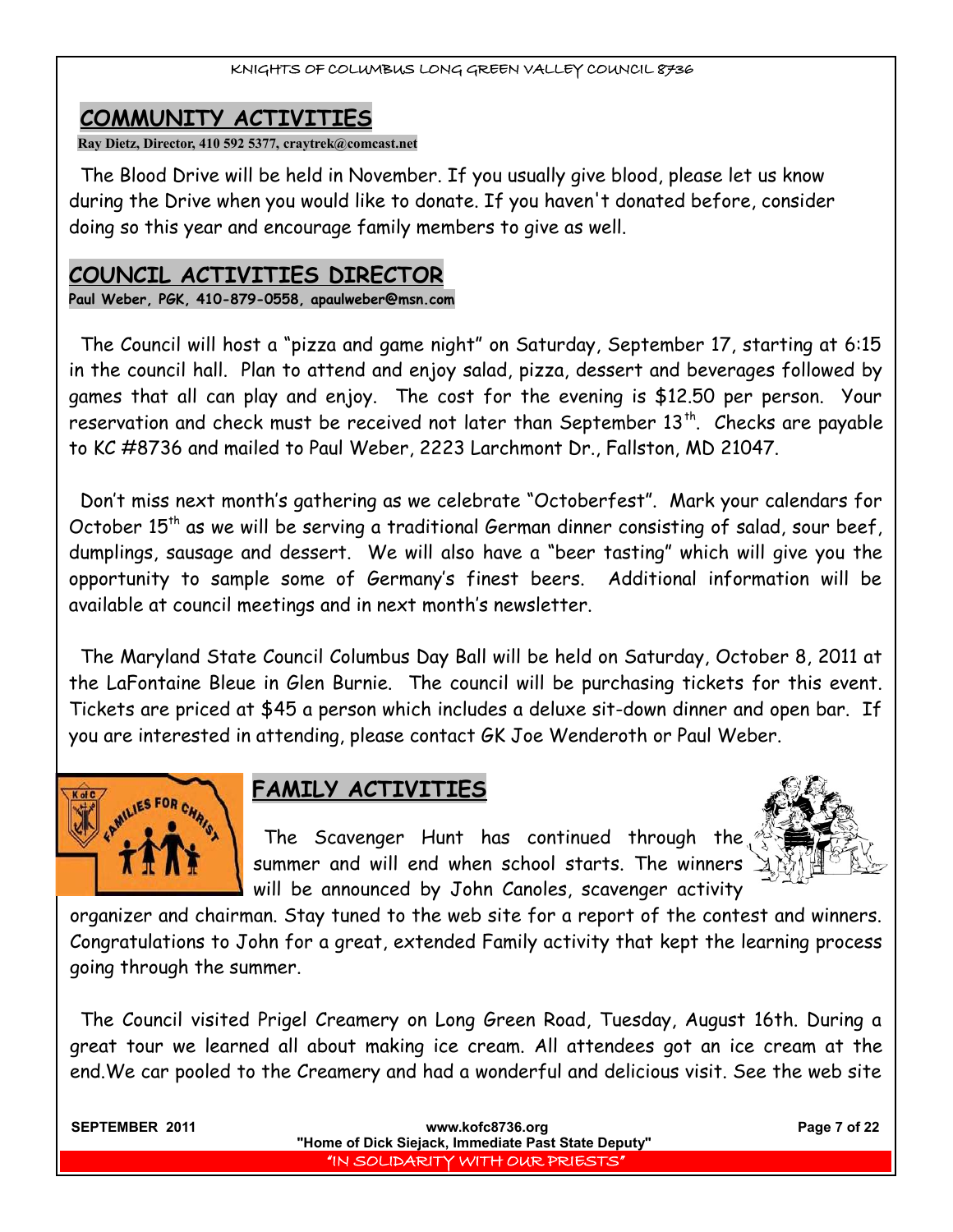for a slide show describing the visit.

We have had three Family activities already this new fraternal year. Please consider bringing your family to our events. If you have any suggestions for a Family Activity, please tell Program Director Tom Zaegel or GK Joe Wenderoth.

# **PRO-LIFE**

The Council is supporting the Maryland Catholic Conference Pro Life initiative as requested by our Chaplain and Parish Priest, Msgr Rick. If you are interested in joining this effort, please let Program Chair Tom Zaegel or Grand Knight Joe Wenderoth know.

# **Youth Activities**

 **Joe Owens PGK, Phone: 410 557 6860, e-mail: kcjto@comcast.net**

Long Green Valley Council will conduct Soccer Shootout and Basketball Free Throw Contests this year. Watch this section and LGVC Weekly emails for details.

# **LECTURER'S REPORT**

**Chuck Bogdanowicz, PGK, 410-592-5913, Chuckbog@msn.com**



We have had some interesting topics presented at the August meeting concerning protocol and Roberts Rules of Order. Try to attend a meeting this month to see what might be next. I will try to have some good stories…

As always, I am interested in any programs or speakers you might want to have and welcome any suggestions. Please feel free to contact me if you have any contacts or leads.

# **CHANCELLOR'S REPORT**

**Bob McGraw, Work 410-887-1828, Cell/Text 443-299-7732, E-mail: [rsmcgraw@verizon.net](mailto:rsmcgraw@verizon.net)**



Feel free to contact me if you know of any brother or family member that is in need of prayers.

Please continue to pray for the following:

**Brothers:** John Robinson

**SEPTEMBER 2011 WWW.kofc8736.org Page 8 of 22 "Home of Dick Siejack, Immediate Past State Deputy"**  "IN SOLIDARITY WITH OUR PRIESTS"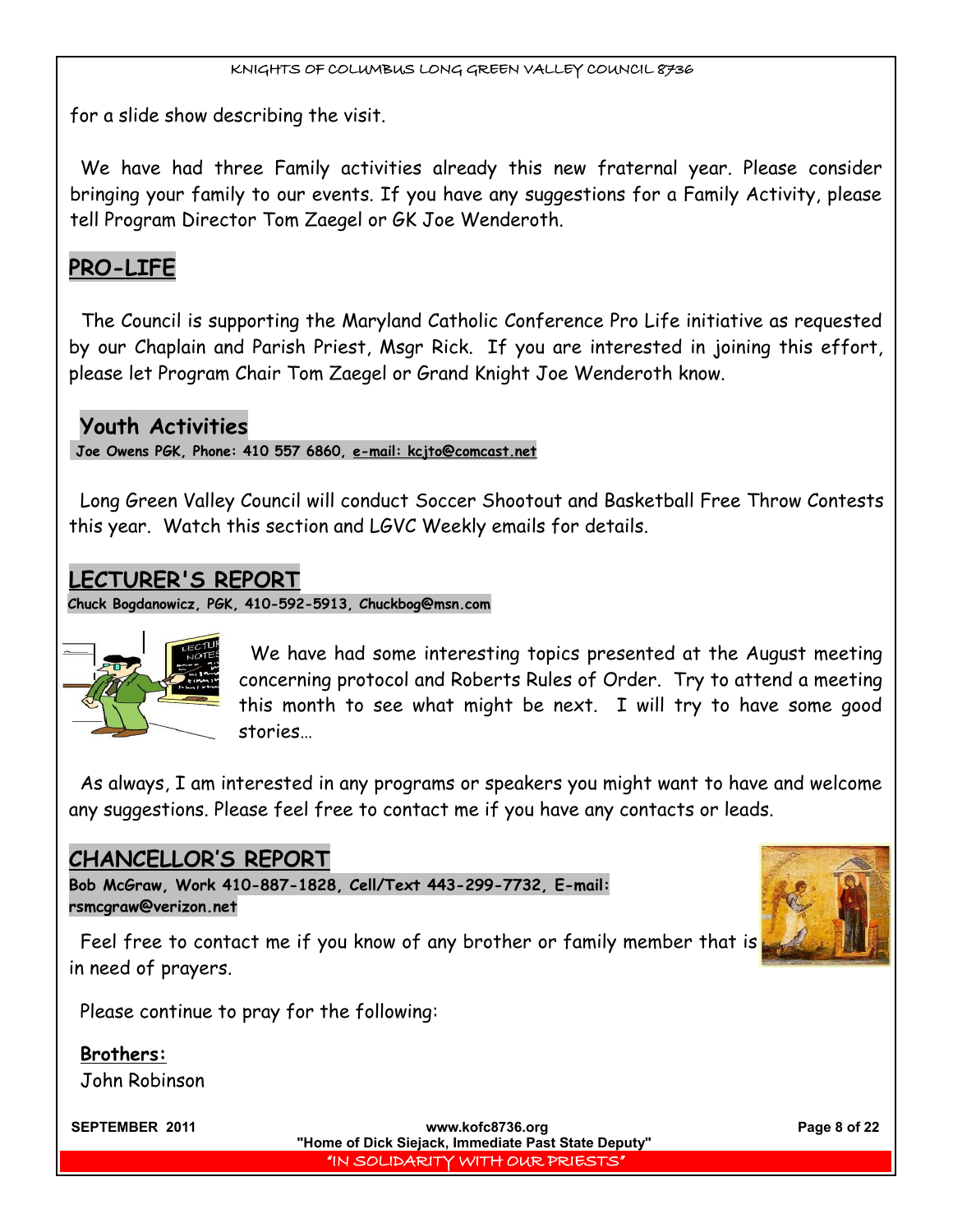Paul Oliphant Msgr. John Collopy John Stansfield Bill Seibert George Thuman

# **Relations:**

Tory Robinson, Wife of Brother John Robinson Nancy Pfister, Mother of Brother Ed Pfister and Grandmother of Brother Jimmy Greene Barbara Hartka, wife of Brother Ted Hartka Angela Sallese, Sister of Brother Mike Sallese Kevin Landerfield, Son of Brother George Landerfield Louis Landerfield, Brother of George Landerfield

**NOTE:** We have no system of routinely identifying those people whose health has improved to the point that they no longer need to be on the prayer list. Consequently, at the end of each quarter, we will delete all names that have been on the list for three or more months. Anyone with a request should contact the Chancellor, Bob McGraw, at either of the above addresses and they will be listed/reinstated on the prayer list.

# **MEMBERSHIP REPORT**

**Dick Siejack, IPSD, 410-557-9298, [rvsiejack@aol.com](mailto:rvsiejack@aol.com)**

Brothers,

 **"Membership Excitement is in the air"……..**

A special Congratulations and **"Welcome Back"** to Wayne E. Crimy for his readmission into LGVC as well as reactivation applications read and approved by the Council for Joseph R. Golabiewski, James R. Hubbard, Joseph M. Schmidt and Steven S. Taylor. The sponsor was General Agent, Bob Marlow. Once again, we welcome you back as Brothers into one of the finest Councils in the Maryland Jurisdiction and know we can count on your support in our many Council programs.

With Summer vacations behind us and back to school in full swing, we will now focus on the serious business of **Membership Recruitment** and **Retention.** Our goal is to once again attain the prestigious **"Star Council Award."** To reach for the Stars, we must recruit at least 13 new members while maintaining our current membership, fulfill our insurance quota of 5 new insurance members and put on 4 First Degree Ceremonials during this Fraternal Year. Currently, we are off to a good start……. but this challenge will take the full efforts by all of

| <b>SEPTEMBER 2011</b> | www.kofc8736.org                                    | Page 9 of 22 |
|-----------------------|-----------------------------------------------------|--------------|
|                       | "Home of Dick Siejack, Immediate Past State Deputy" |              |
|                       | I "IN SOLIDARITY WITH OUR PRIESTS" I                |              |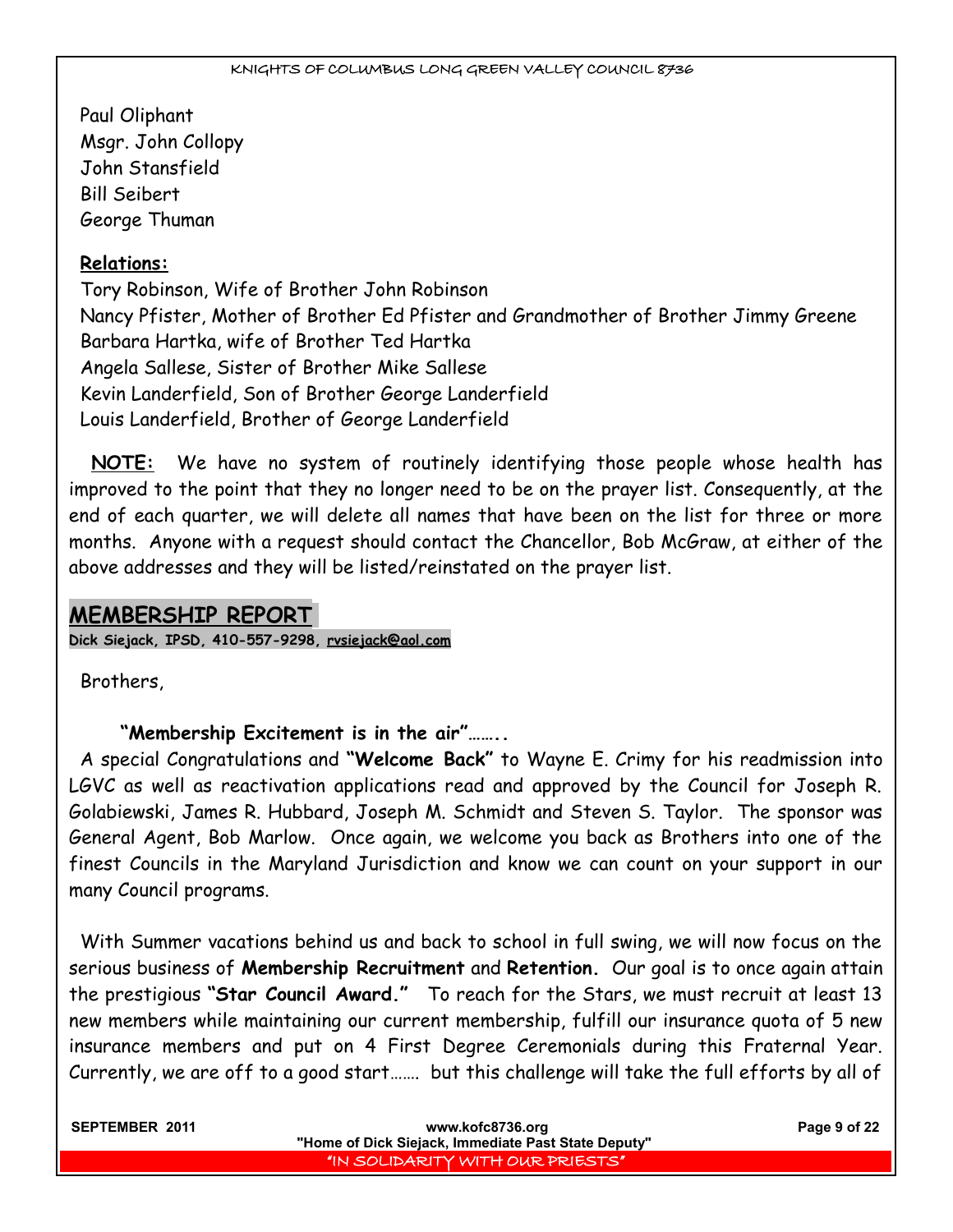our Council Brothers**. Membership is everyone's job……365 days!** Have you asked a Catholic man and his family to join our Council? Are you carrying a form #100 Membership Application on you at all times?

In closing, please be aware that we will have a recruitment weekend in October at St. John's Church. As in the past, we will have Brother Knights speaking at each Mass on the value of Membership in our LGVC Knights of Columbus Council. We will need your presence in the narthex to talk with potential members and their families. More information will be forth coming in next month's report. Thank you for your continued efforts!

**"May the good Lord continue to touch your hearts with love and mercy."**

Vivat Jesus

# **INSURANCE**

## **Mark Bateman, 410 340 8561, [mark.bateman@kofc.org](mailto:mark.bateman@kofc.org)**

The Long Green Valley Council's Insurance Representative, Jerry Henderson, has decided to leave the Knights of Columbus Insurance program to pursue other business interests. Robert Marlowe, the General Agent, has appointed me as his replacement. I look forward to the opportunity to serve you all. I have had the opportunity to meet some of you, and it has been very positive. Since I am new to your council, I would like to tell you all about me. I have extensive financial experience in the banking industry as well as experience running both my own mortgage business and a small home improvement company. In 1995 I was married to my loving wife Carol, and since have been blessed with four children. Their ages are 12, 8, 5, and 2. We are members of St. Mark's Church in Catonsville, Maryland. My oldest two children attend St. Mark's School. I am an extraordinary minister of holy communion. I help out at mass as well as delivery communion to a local nursing home. I have also been a member of council 1960, the Patapsco Council, since 2006. As your benefits advisor it will be my pleasure to serve you all. I am proud to represent the Knight of Columbus' industry leading insurance and annuity products. Please contact me with any concerns on my phone at 410-340-8561, email at mark.bateman@kofc.org, or by fax at 410-823-3841.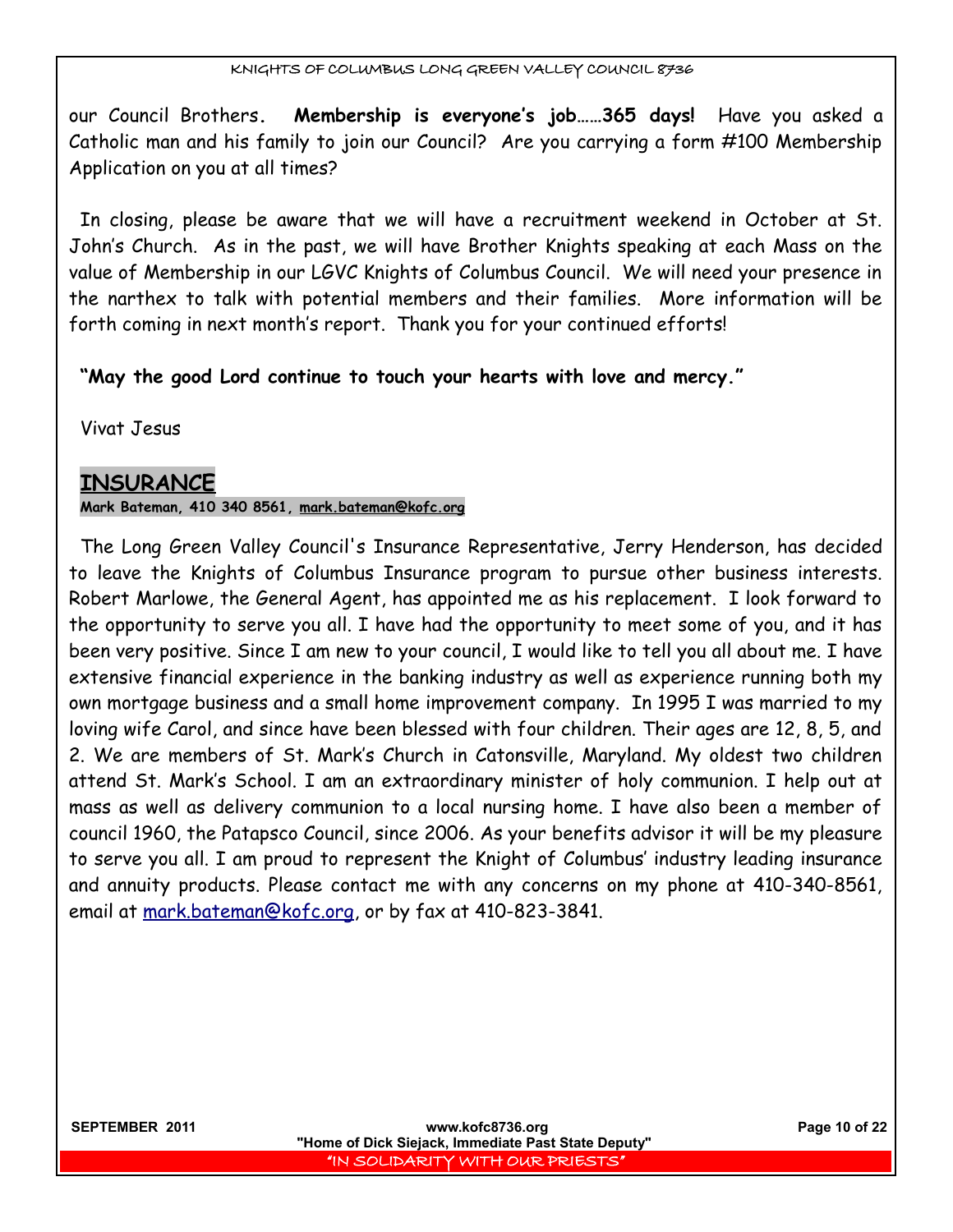# **BIRTHDAYS**

| 'Bless<br>ON YOUR BIRTHDAY |
|----------------------------|
|                            |
|                            |
|                            |
|                            |
|                            |

| Joe Shimanek         | 01 |
|----------------------|----|
| <b>Bill Loeffler</b> | 02 |
| John Walega          | 05 |
| Jerry Henderson      | 15 |
| Charles Grebe        | 16 |
| Ted Hartka           | 16 |
| Cal Guthrie          | 20 |
| Ed Gibbons           | 21 |
| Dennis Mitchell      | 22 |
| John Pirisino        | 22 |
| Steve Taylor         | 24 |
| Msgr. Rick Cramblitt | 27 |
|                      |    |

#### **ANNIVERSARIES**

| Bill & Daine Bilo    | 02 | $(45 \text{ years})$ |
|----------------------|----|----------------------|
| Paul & Mary Weber    | 12 | $(36 \text{ years})$ |
| Harry & Joan Brocato | 12 | $(30 \text{ years})$ |
| John & Laura Canoles | 20 | (3 years)            |
| Joe & Barbara Owens  | 28 | $(43 \text{ years})$ |

# **BASEBALL GAMES**

**Bob Renshaw, 410-592-8406, [baltobob@comcast.net](mailto:baltobob@comcast.net)**

We are entering the final month of baseball. There are only three games left, so this means that you have to act fast if you want to utilize the training that you so patiently experienced. We have found that when we have at least 8 volunteers, we are assigned one of the Fan Fest stands that is very similar to the one that we had for so many years. Most people enjoy these much more that the Pollack Johnnies portable that they were assigning us. Choose one of the remaining dates to see for yourself.

As this may be the last article of the year, I thank everyone who has stepped up and worked this year, especially Jim Schmidt, Jr and Tom Zaegel who worked nearly every game and held this activity together. There are many others who have worked every game they possibly could who I would individually thank if I were not afraid of leaving someone out. Just remember, when you hear the Financial Secretary read the amounts of income from the concession stand, you made this possible.

| SEPTEMBER 2011 | www.kofc8736.org                                    | Page 11 of 22 |
|----------------|-----------------------------------------------------|---------------|
|                | "Home of Dick Siejack, Immediate Past State Deputy" |               |
|                | I'IN SOLIDARITY WITH OUR PRIESTS"                   |               |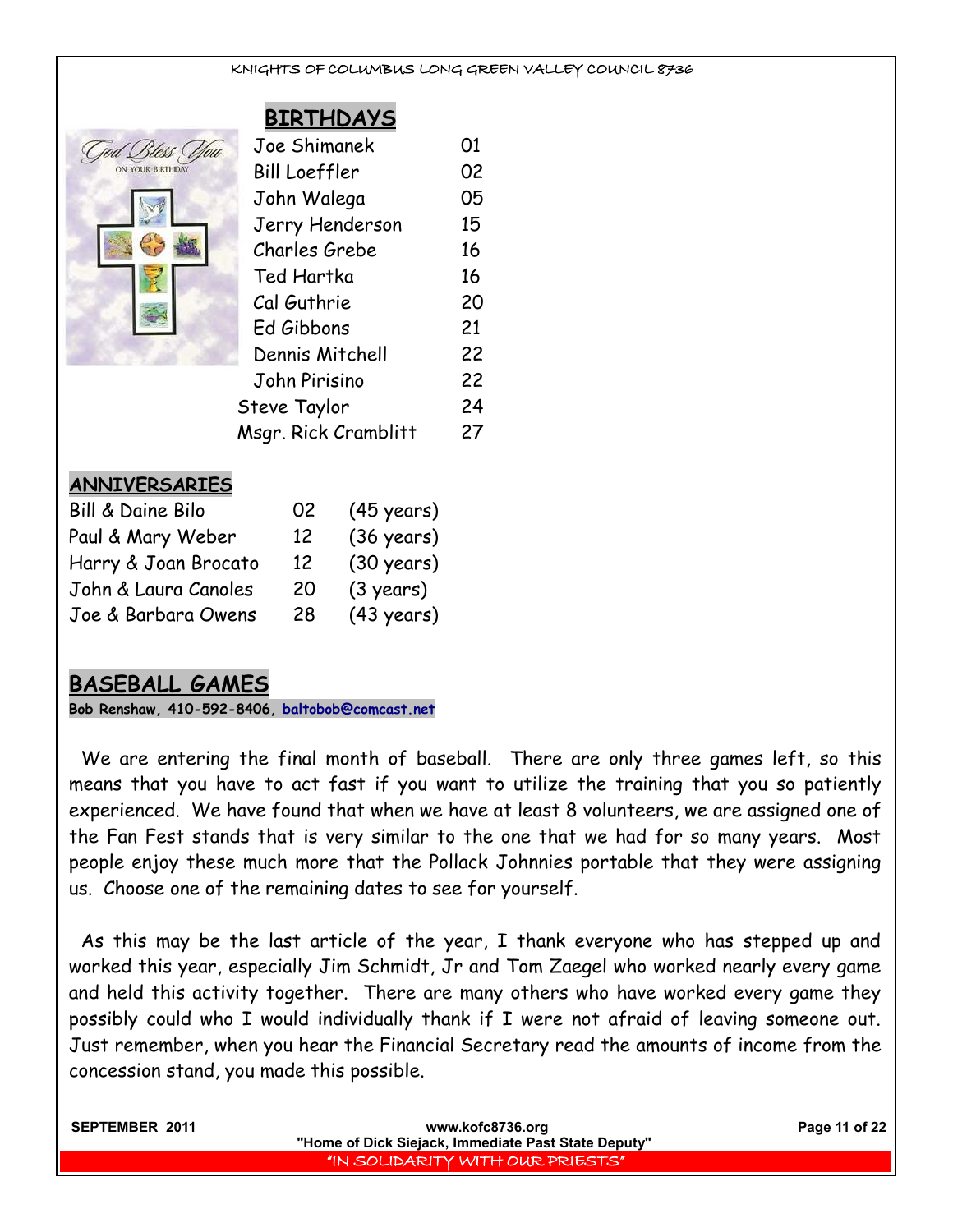Our remaining schedule is as follows:

Sept 1 (Thurs) 7:05 - Toronto Sept 16 (Fri) 7:05 - Los Angeles Sept 26 (Mon) 7:05 - Boston

## **LGVC Ravens Tailgate Plan for 2011-2012**

## **Regular Season Games with Tailgate Parties**

Stay tuned for Ravens football on the big screen at LGVC Tailgate Parties. Invite family, friends and neighbors to the Hall for fraternity and enjoy a celebratory feast during the Raven's quest for a Super Bowl Championship.

The following 10 Ravens games were selected for viewing – all on Sunday afternoon except for one on Christmas Eve (Saturday). None of the weekday or night games are included because they were not highly attended last year. These events are fundraisers for Council, Church, Community, Youth, Family, Right to Life Activities and Charity Donations. We need your support!

Sunday, Sept 11th vs. Steelers 1PM (Home) Sunday, Sept 18<sup>th</sup> at Titans 1 PM Sunday, Sept 25th at Rams 4 PM (Home) Sunday, Oct  $16^{th}$  vs. Texans 4 PM (Home) Sunday, Nov 13<sup>th</sup> at Seahawks 4PM Sunday, Nov 20th Bengals 1 PM (Home) Sunday, Dec 4th at Bengals 1 PM Sunday, Dec  $11^{th}$  Colts 1 PM (Home) \*Saturday, Dec 24th Browns 1 PM (Home) (Christmas Eve Mass Parking\*) \*Sunday Jan 1st at Bengals 1 PM New Years Day

===================================================

**Playoff Schedule (Tailgate Parties to be announced when schedule known)** Playoffs Week 1 Wild Card Games (Jan 7/8) Playoffs Week 2 Division Playoffs Jan 14/15 Playoffs Week 3 Conference Championships Jan 22 Super Bowl Feb 5th 6 PM

**SEPTEMBER 2011 www.kofc8736.org Page 12 of 22 "Home of Dick Siejack, Immediate Past State Deputy"**  "IN SOLIDARITY WITH OUR PRIESTS"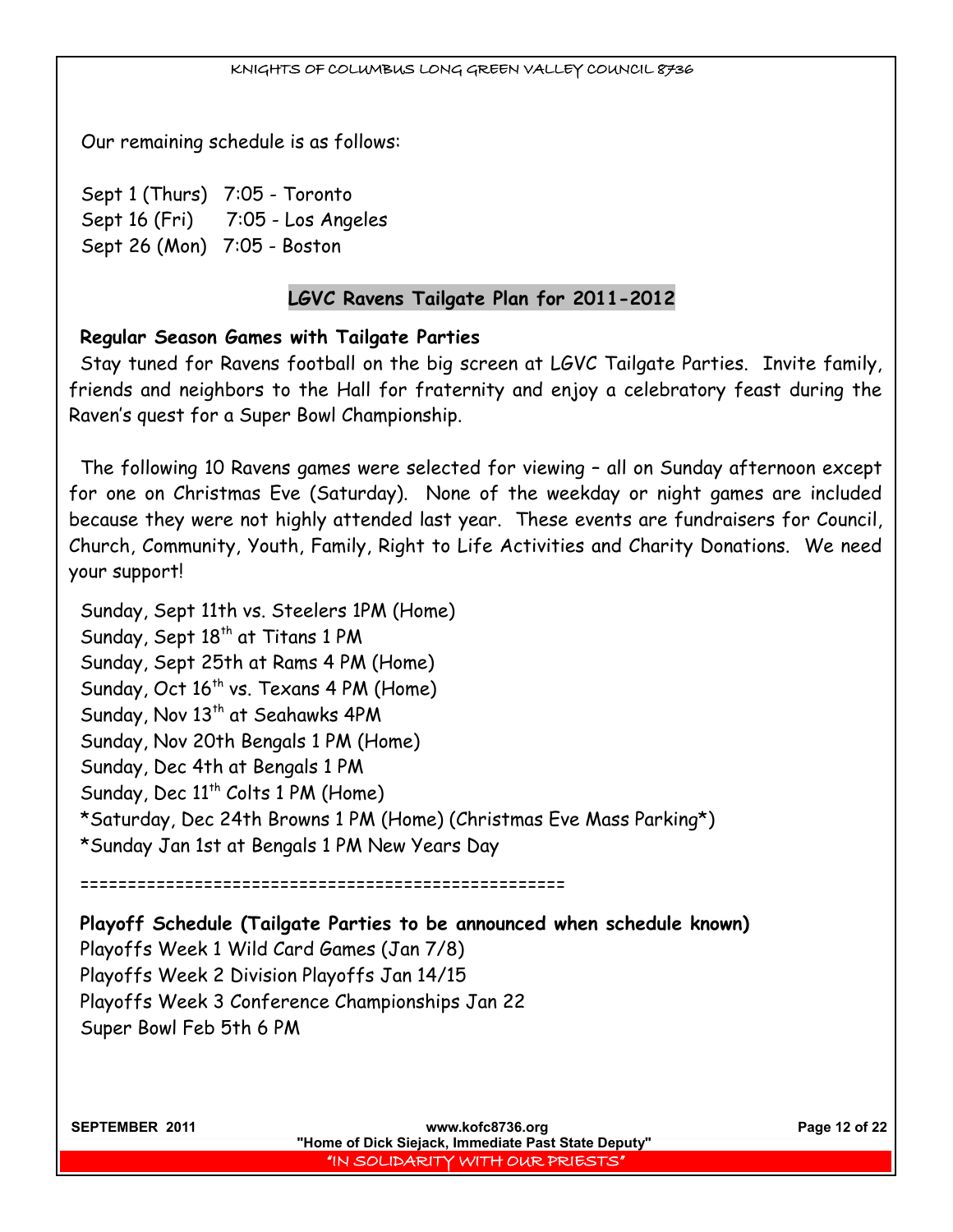# **DATES TO REMEMBER**

| DATE DAY         |          | <b>TIME</b> | <b>ACTIVITY</b>                             | LOCATION            |
|------------------|----------|-------------|---------------------------------------------|---------------------|
| <b>SEPTEMBER</b> |          |             |                                             |                     |
| 01               | Thurs.   | 7:00PM      | Officers meeting                            | Council Home        |
| 11               | Sun      | 12:30 PM    | <b>Ravens Tailgate Party</b>                | <b>Council Home</b> |
| 13               | Tues.    | 8:00PM      | <b>Business Meeting</b>                     | Council Home        |
| 15               | Thurs.   | 8:00PM      | <b>BCGK Meeting</b>                         |                     |
| 16               | Fri.     | 7:05PM      | <b>Baseball Game-Angels</b>                 | Camden Yards        |
| 17               | Sat.     | 6:15PM      | Pizza Party                                 | Council Home        |
| 18               | Sunday   | 12:30PM     | <b>Ravens Tailgate Party</b>                | <b>Council Home</b> |
| 18               | Sunday   | All Masses  | Catechetical Sunday Brunch                  | Council Home        |
| 22               | Thurs.   | 8:00PM      | <b>ABJC Assembly Meeting</b>                | Fr. O'Neill Council |
| 25               | Sunday   | 12:30PM     | <b>Ravens Tailgate Party</b>                | <b>Council Home</b> |
| 26               | Mon.     | 7:05PM      | Baseball Game-Red Sox                       | Camden Yards        |
| 27               | Tues.    | 8:00PM      | Social Meeting/First Degree Exemplification | Council Home        |
|                  |          |             | <b>OCTOBER</b>                              |                     |
| 04               | Tues.    | 7:00PM      | Knights Ladies Meeting                      | Council Home        |
| 06               | Thurs.   | 7:00PM      | <b>Officers Meeting</b>                     | Council Home        |
| 08               | Sat.     | 8:00PM      | Columbus Day Ball                           | LaFontaine Blue     |
| 11               | Thurs.   | 8:00PM      | <b>Business Meeting</b>                     | Council Home        |
| 13               | Thurs.   | 8:00PM      | <b>BCGK Meeting</b>                         | Council Home        |
| 15               | Sat.     | 6:00PM      | Octoberfest                                 | Council Home        |
| 15               | Sat.     |             | First Quarter Program Reports               |                     |
| 16               | Sunday   | 12:30PM     | Ravens Tailgate Party                       | Council Home        |
| 20               | Thurs.   | 8:00PM      | <b>ABJC Assembly Meeting</b>                |                     |
| 22/23            | Sat./Sun | All Masses  | Membership Blitz                            | St. John's Church   |
| 25               | Tues.    | 8:00PM      | Social Meeting                              | Council Home        |
| 30               | Sunday   |             | 5 <sup>th</sup> Sunday Mass                 | St. John's Church   |
| 31               | Monday   |             | <b>HASA Trunk N Treat</b>                   |                     |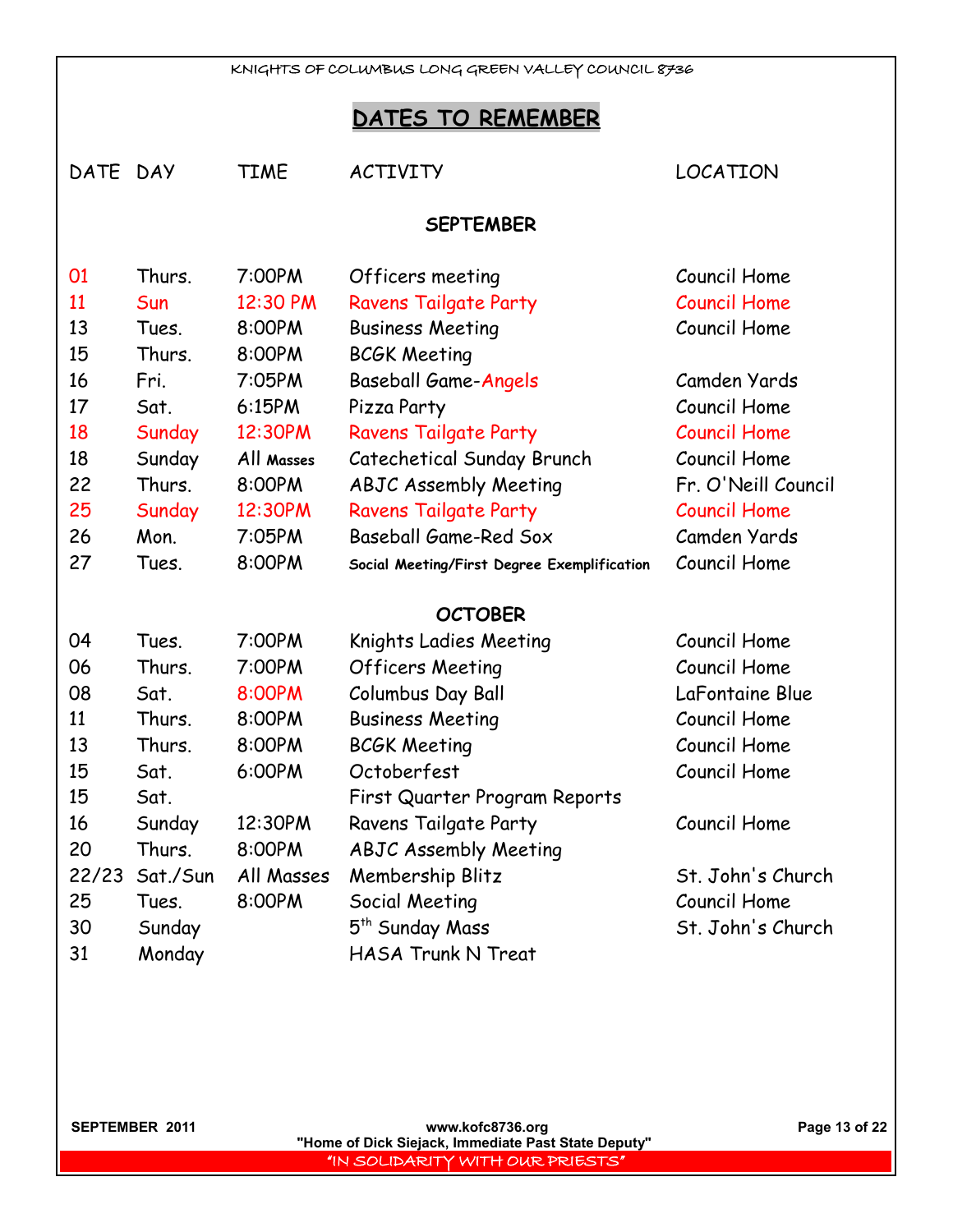# **BY-LAWS REVISION**

Several months ago, we decided to update our by-laws. Bill Bilo chaired a committee of Past Grank Knights to look into the matter and found that Supreme has set up a standard format for the by-laws of all councils, leaving only a few decisions to the council. This standardized new set of by-laws is attached with those few decisions for the council highlighted. Once these by-laws are approved by the council and Supreme, we will then be ready to create a set of Operating Procedures which can include an array of details we care to include. We will vote to approve the attached by-laws at the September business meeting.

Bill Bilo, Chairman

# **BY-LAWS**

# **Knights of Columbus**

# **LONG GREEN VALLEY**

**COUNCIL NO. 8736** 

**HYDES, MD** 

**Adopted September 13, 2011** 

# **BY-LAWS**

# **ARTICLE I**

Section 1. This Council shall be known as LONG GREEN VALLEY COUNCIL NO. 8736, Knights of Columbus.

Section 2. The initiation fee shall be **20.00** except that for applicants under 26 years of age it shall be 10.00 and for Priests and religious it shall be nil. One-half of the initiation fee shall accompany the application but it shall be refunded if the application is rejected.

Section 3. Each member shall pay annual dues. The dues shall be payable quarterly in advance at the first regular meetings in January, April, July and October. The annual dues of members shall be **42.00**, except honorary members who shall pay the sum of State and Supreme Council per capita charges and levies, and honorary life members who shall pay nothing. A reduced rate of dues for insured members under 26 years of age may be established, but it shall not be less than 3.00 per year. Except as stated above, the dues of

| SEPTEMBER 2011 | www.kofc8736.org<br>"Home of Dick Siejack, Immediate Past State Deputy" | Page 14 of 22 |
|----------------|-------------------------------------------------------------------------|---------------|
|                | I'IN SOLIDARITY WITH OUR PRIESTS"                                       |               |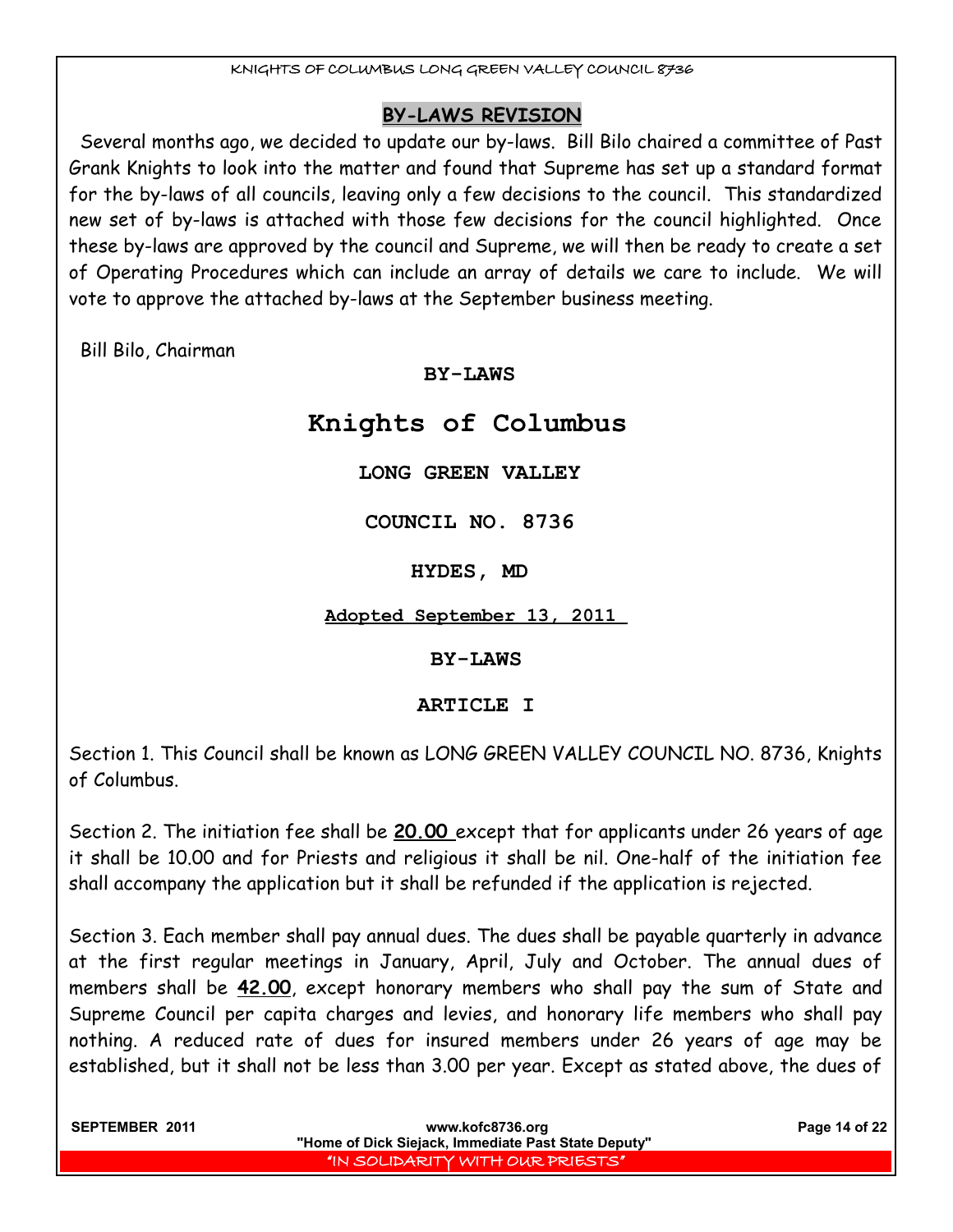associate and insurance members shall be the same.

Section 4. The Financial Secretary shall receive annual compensation, payable in quarterly installments at the end of each quarter, from the council an amount equal to **8 percent** of the moneys collected on account of dues from both insurance and associate members.

# **ARTICLE II - Elections**

Section 1. The annual election of officers shall take place at a regular business meeting held between May 15 and June 15 of each fraternal year. At least two months before the annual election, the Grand Knight shall appoint a Nominating Committee of three who shall prepare a slate of candidates for the elective council offices. This slate shall be presented to the council not later than the regular business meeting preceding the meeting at which annual elections are to take place. Other nominations may be made from the floor and nominations may not be closed until the election meeting has convened and the members are ready to ballot.

Section 2. The election of officers shall be by ballot and a majority of all votes cast shall be necessary to elect. When only one candidate is proposed for a particular office and no further nominations have been made from the floor, the presiding Grand Knight shall declare the individual elected by acclamation.

Section 3. The Grand Knight shall appoint two members to act as Tellers. After all who are entitled to do so have voted, the ballot shall be declared closed and the Tellers shall then proceed to count the votes in full view of the Council. One of the Tellers shall examine each ballot singly and pass the same to his associate, who shall read aloud the name or names written or printed on all legal ballots. The Recorder shall tally the same and the result thereof shall be announced by the Grand Knight.

Section 4. Each officer elected must qualify and fill the office to which he is chosen, with or without installation, at the first regular meeting in the month of July succeeding his election, unless excused by a vote of the Council, and must present himself for installation at the time specified in the notice issued by or through the State Deputy or District Deputy, unless excused by such officer. Otherwise such office shall be considered vacant.

Section 5. Vacancies in elective offices shall be filled, after notice to the members, by election at the regular business meeting next succeeding the regular meeting at which the vacancy was created.

| <b>SEPTEMBER 2011</b> | www.kofc8736.org<br>"Home of Dick Siejack, Immediate Past State Deputy" | Page 15 of 22 |
|-----------------------|-------------------------------------------------------------------------|---------------|
|                       | I "IN SOLIDARITY WITH OUR PRIESTS" I                                    |               |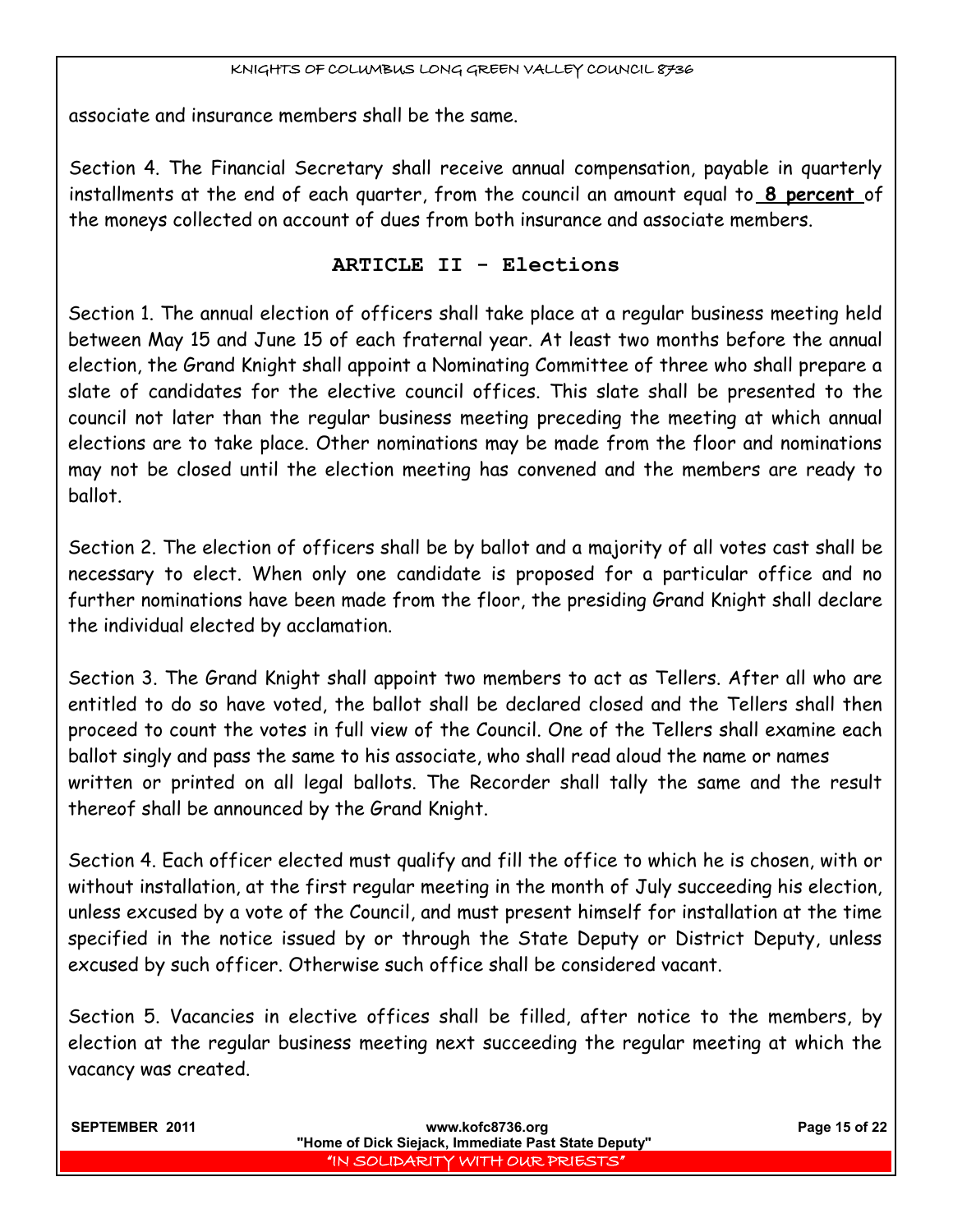### **ARTICLE III - Officers**

Section 1. Only members who are in good standing and who have been initiated in the first three Degrees of the Order shall be eligible to hold office in this Council. No member shall hold more than one office at the same time.

Section 2. The elective offices shall be as follows: Grand Knight, Deputy Grand Knight, Chancellor, Recorder, Treasurer, Advocate, Warden, Inside Guard, Outside Guard (two Outside Guards may be elected) and Board of Trustees.

Section 3. The appointive officers shall be as follows: Financial Secretary, Lecturer, and Chaplain. The Financial Secretary shall be appointed by the Supreme Knight. The Chaplain shall be selected by the Grand Knight, Deputy Grand Knight and Board of Trustees in accordance with any rules established by the Bishop of the Diocese. The Grand Knight shall appoint the Lecturer.

Section 4. At the last regular business meeting in June of each year, the Council shall determine the amount of bond to be given by the Treasurer and Financial Secretary in addition to the bond furnished by the Supreme Council. The Treasurer and Financial Secretary shall not take office or be installed, or receive any money or property of the Council until they have furnished such bond and the same has been approved by the Board of Trustees. The premium on said bond shall be paid by the Council.

Section 5. The Council Officers shall perform the duties required of them by the Laws and Rules of the Order, and by these By-Laws and such other duties as the Council may direct.

Section 6. Except when notice of application shall be published as provided by Section 110 of the Laws and Rules of the Order, it shall be the duty of the Grand Knight, as early as practicable before each regular meeting, to file with the Recorder a list of candidates to be balloted upon at such meeting.

Section 7. At the end of each semiannual period, the Board of Trustees shall meet and audit the several books of this Council. In each January and July, the Board of Trustees shall make a full report of their findings, including the receipts and disbursements of the moneys of this Council for the previous semiannual period, the balance on hand to the credit of each of

the various funds at the end of each semiannual period, and the assets and liabilities of the

| <b>SEPTEMBER 2011</b> | www.kofc8736.org                                    | Page 16 of 22 |
|-----------------------|-----------------------------------------------------|---------------|
|                       | "Home of Dick Siejack, Immediate Past State Deputy" |               |
|                       | I "IN SOLIDARITY WITH OUR PRIESTS" I                |               |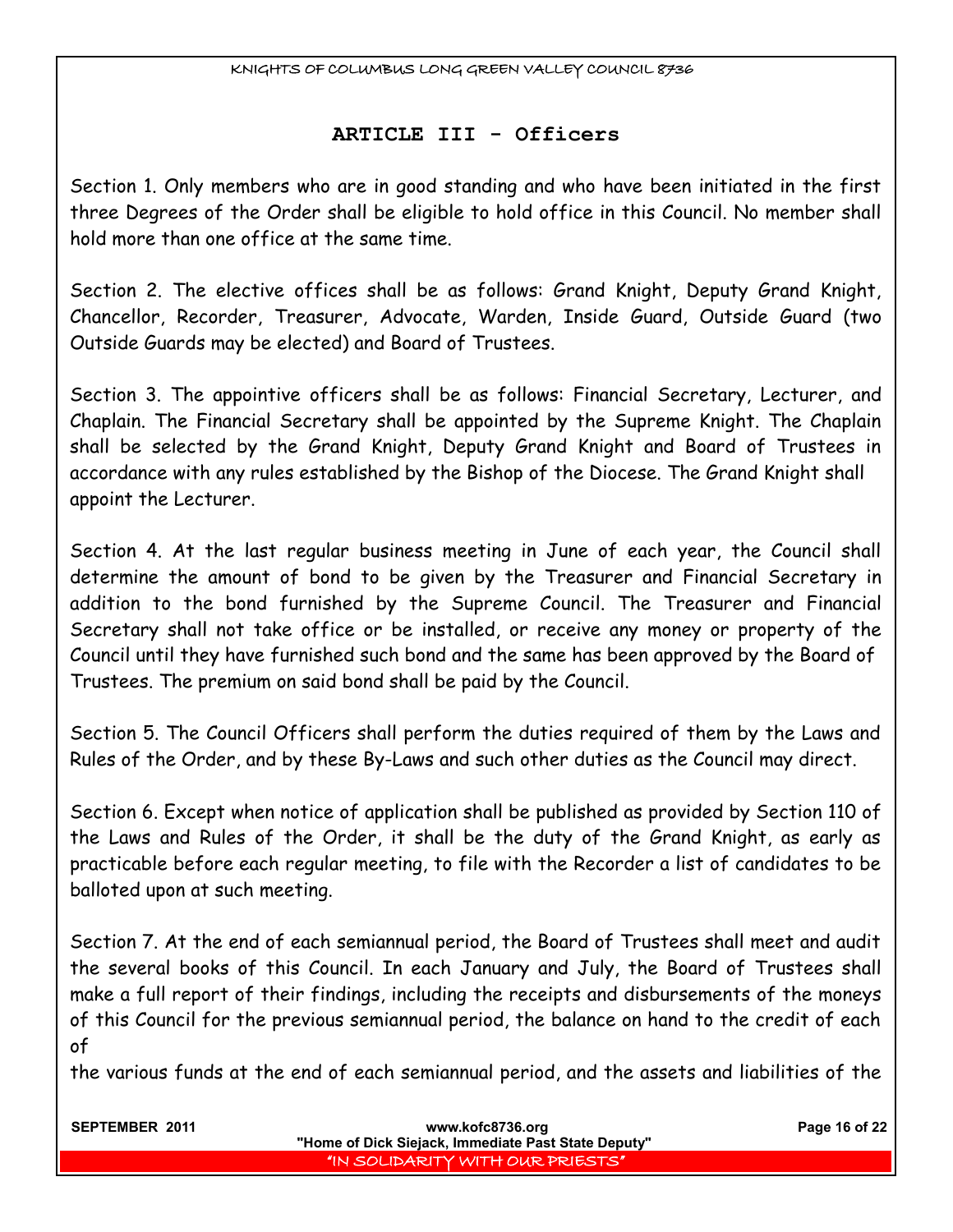Council. The Grand Knight shall issue the call for such meeting of the Board of Trustees.

Section 8. Where a member ipso facto forfeits his membership, the Grand Knight and Financial Secretary shall immediately notify the Supreme Secretary of such forfeiture and shall immediately send notice in writing to the member. The notice shall state with particularity the reason for the forfeiture and the date the forfeiture occurred. In those cases

relating to ipso facto forfeiture for failure to pay council dues, such notice shall not be sent to the Supreme Secretary or to the member until an officer or a member of the Retention Committee shall contact the member and endeavor to have him retain his membership.

Section 9. The Recorder shall file all reports in a filing book to be provided for that purpose and the same shall be preserved as a part of the records of this Council.

# **ARTICLE IV - Meetings**

Section 1. The first monthly business meeting of the Council shall be held on the **2nd Tuesday** of the month and the second monthly meeting shall be held on the **4th Tuesday** of the month. The meetings shall be held at such time and place as the Council may designate.

The **first** monthly meeting shall be the regular business meeting. **Twelve** members shall constitute a quorum at business meetings.

Section 2. All meetings of the Council shall be presided over by the Grand Knight, who will ascertain from the Warden if all present are possessed of the current membership card.

Section 3. The order of business and procedure for all regular business meetings of this Council shall conform to Section 125 of the Laws of the Order.

Section 4. Special business meetings can be convened: (1) by vote of the Council at a preceding regular business meeting; (2) by direction of the Grand Knight; (3) by the Grand Knight upon the written request of seven members stating the object of the meeting. Due notice of special business meetings and their purpose shall be given to each member in the usual way and no other business shall be transacted at any such meeting.

Section 5. The following shall be the order of business and procedure at special business meetings:

1. Call to Order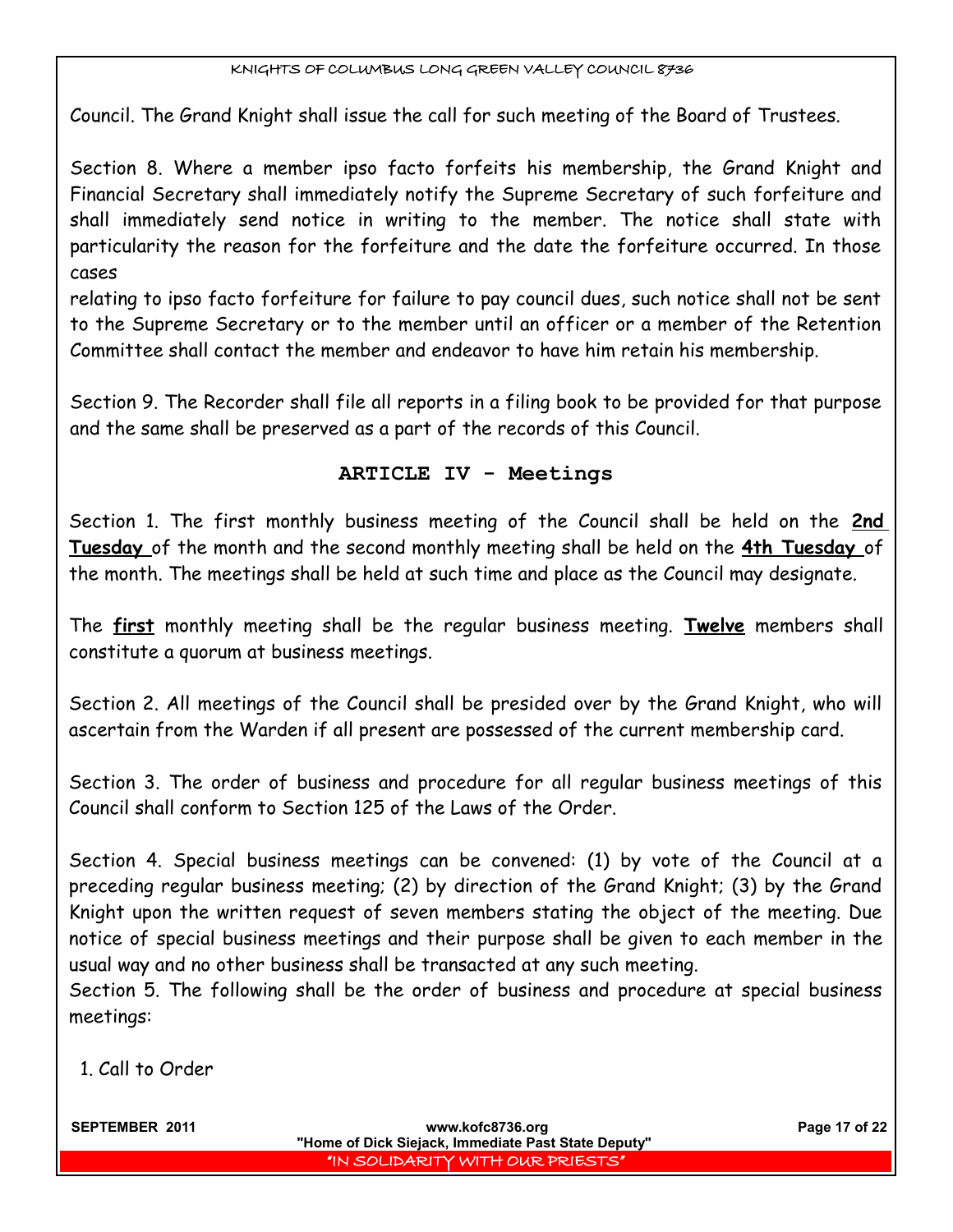- 2. Warden's Report on Membership Card
- 3. Prayer
- 4. Roll Call of Officers
- \*5. Opening Ode
- 6. Special Order of Business
- 7. Prayer
- \*8. Closing Ode

\*Parts of the order of business marked with an asterisk may be omitted.

Section 6. It shall be the duty of all officers to attend each meeting of the Council. In case of inability of any officer to attend a meeting, due notice shall be given to the Grand Knight and arrangements made to have all necessary books and papers in the possession of such officer at the meeting. If a Chair Officer is absent from a meeting, the presiding officer shall designate a member to act for him. If an elected officer, without reasonable excuse approved by the Grand Knight, is absent from three consecutive regular business meetings, the Grand Knight may report this fact to the District Deputy for such action under Section 92(b) of the

Laws and Rules of the Order as the District Deputy deems appropriate.

Section 7. In the absence or inability of the Grand Knight the Deputy Grand Knight shall preside and he shall execute all of the duties of the Grand Knight. In the absence of the Grand Knight and Deputy Grand Knight the duty of presiding shall devolve on the other officers of the Council in the order in which they are named in Section 126 of the Laws and Rules of the Order.

Section 8. If any meeting shall fall on a legal holiday said meeting shall be held the following day unless the Council, by vote at a previous business meeting, annuls such meeting or fixes a different date for such meeting within the month for which it is scheduled.

# **ARTICLE V - Balloting for Candidates**

Section 1. The Grand Knight and Deputy Grand Knight shall privately inspect the ballot box, both before and after the ballot, and the Grand Knight shall announce the result. The Warden shall be responsible for the balloting of candidates and shall distribute ballots to all members present. He shall place the ballot box on the salutation table and take his place six feet

therefrom. He shall then request that all officers vote and after they have voted, he shall request the members to vote. They shall advance in single file and deposit their ballots. No

| <b>SEPTEMBER 2011</b> | www.kofc8736.org                                    | Page 18 of 22 |
|-----------------------|-----------------------------------------------------|---------------|
|                       | "Home of Dick Siejack, Immediate Past State Deputy" |               |
|                       | I "IN SOLIDARITY WITH OUR PRIESTS"                  |               |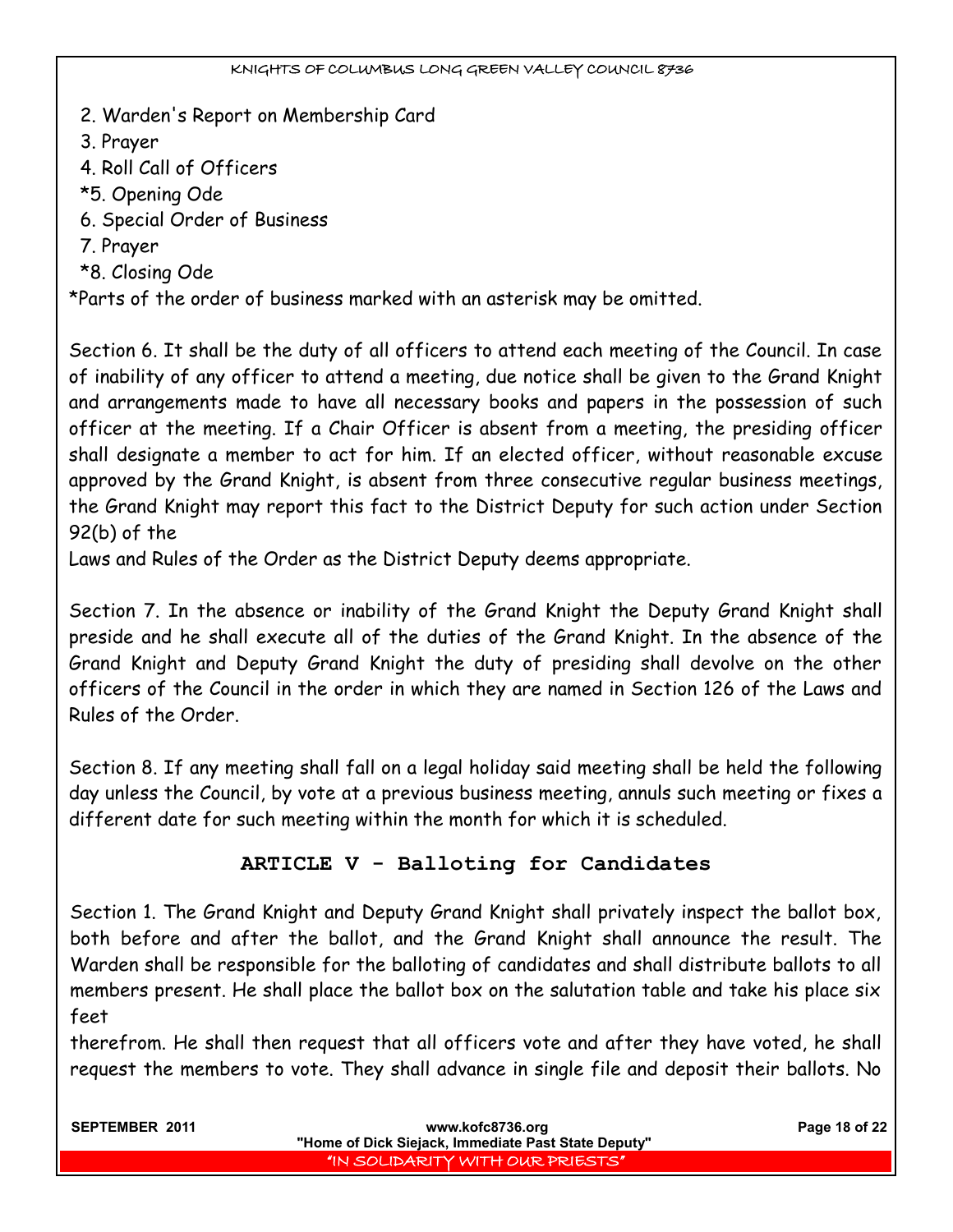member shall pass the Warden until the member preceding him has voted. After all who desire to do so have voted, the Warden shall exhibit the ballot box to the Grand Knight and Deputy Grand Knight and they shall count the votes. If the number of negative ballots cast does not exceed one-half of the members present, the applicant shall be declared elected, otherwise rejected. The exact number of negative ballots shall not be stated. If more than one candidate is to be balloted for at a meeting, the Grand Knight may announce that the first ballot shall be a general one upon all the candidates, and if not more than one-half of those present shall cast negative ballots upon the such general ballot, no other ballots shall be taken. If such announcement is made, and no more than one-half negative ballots are cast upon said general ballot, all candidates so balloted for shall be declared elected. If more than one-half negative ballots are cast upon said general ballot, then an individual ballot shall be taken on each candidate.

# **ARTICLE VI - Committees**

Section 1. In addition to the Committees provided for in the Laws and Rules of the Order, the following Service Program Directors shall be appointed:

(a) Program Director whose goal will be the direct involvement and personal commitment of the council and membership in a program that will establish the Knights of Columbus as truly a Catholic, family, fraternal, service organization.

(b) Membership Director to have supervision of a comprehensive program of recruitment and retention for his council.

(c) Director of Church Activities to promote a program that will enable the membership to respond to the constant call for the active participation of the laity in the work of the Church.

(d) Director of Community Activities whose responsibility it will be to make the council aware of its life within the community and to develop programs that will be of service to the community.

(e) Director of Council Activities who will be concerned with the promotion of brotherhood through athletic, cultural and social programs. Additionally, he will be responsible for the development of public relations in the council.

(f) Director of Youth Activities to provide the youth in the community with the means and

| <b>SEPTEMBER 2011</b> | www.kofc8736.org<br>"Home of Dick Siejack, Immediate Past State Deputy" | Page 19 of 22 |
|-----------------------|-------------------------------------------------------------------------|---------------|
|                       | I "IN SOLIDARITY WITH OUR PRIESTS" I                                    |               |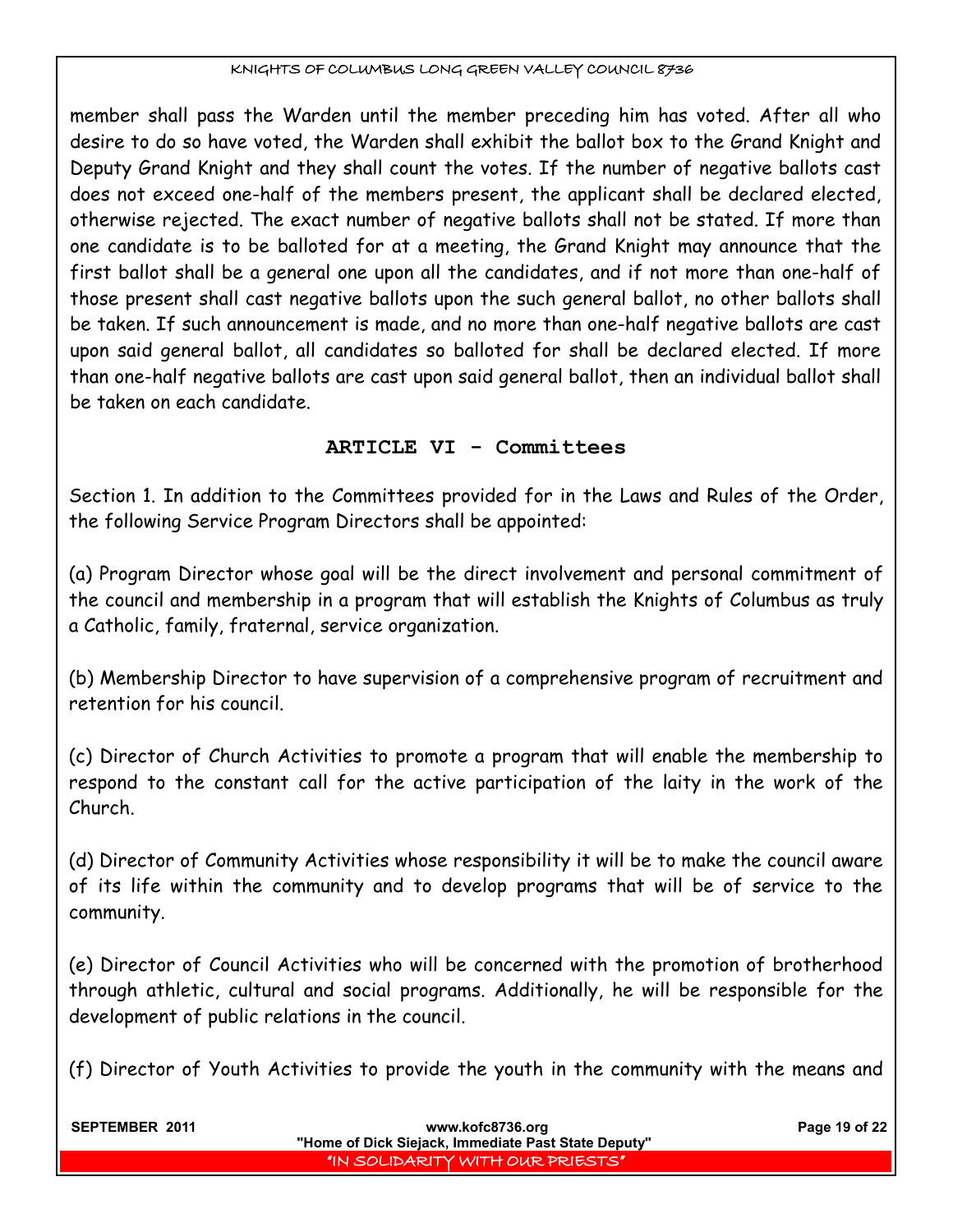the opportunity to become personally committed and involved in meeting the challenges of our times. He will also be responsible for the promotion of the Order's junior organization, the Columbian Squires.

(g) Director of Family Life Activities to promote activities and programs within the Council that would strengthen and support the family life of its members.

(h) Such other Committees as may be required by these By-Laws or may be established by the Council or its Grand Knight.

Section 2. Except as herein provided, all Committees shall be appointed by the Grand Knight and the first person named on the Committee shall act as Chairman thereof. Standing Committees shall serve for the current fiscal year or until their successors have been appointed. A majority of the Committee shall constitute a quorum for transaction of business.

# **ARTICLE VII - Funds**

Section 1. All moneys obtained from any source, by or through any person or persons, acting for or in the name of the Council or under its direction or authority, shall be considered Council Funds and shall be forthwith delivered to the Financial Secretary, who will give his official receipt therefore and who will report at each meeting the amounts so received and from what source and shall deliver the same to the council Treasurer and take his receipt therefore.

Section 2. The Treasurer shall deposit all moneys received from the Financial Secretary in a bank to the credit of the council. Disbursements from this fund shall be made only by check signed by the Grand Knight and Treasurer. The Deputy Grand Knight shall have the authority to sign council drafts only in the event of the Grand Knight's absence. The depository bank shall be furnished with a copy of this section.

Section 3. No money in excess of **500.00** shall be paid or transferred

from the Treasury of this Council, (except such moneys as the Council is called upon to regularly pay for its current expenses and as provided by the Laws and Rules of the Order or for purposes approved by the Supreme Council or Board of Directors), unless by a two-thirds vote of the members present and voting at a regular business meeting held subsequent to a regular business meeting at which notice in writing of a resolution of intention to pay or transfer such money and the purposes and amount to be paid or transferred shall have been

| <b>SEPTEMBER 2011</b> | www.kofc8736.org                                    | Page 20 of 22 |
|-----------------------|-----------------------------------------------------|---------------|
|                       | "Home of Dick Siejack, Immediate Past State Deputy" |               |
|                       | I'IN SOLIDARITY WITH OUR PRIESTS"                   |               |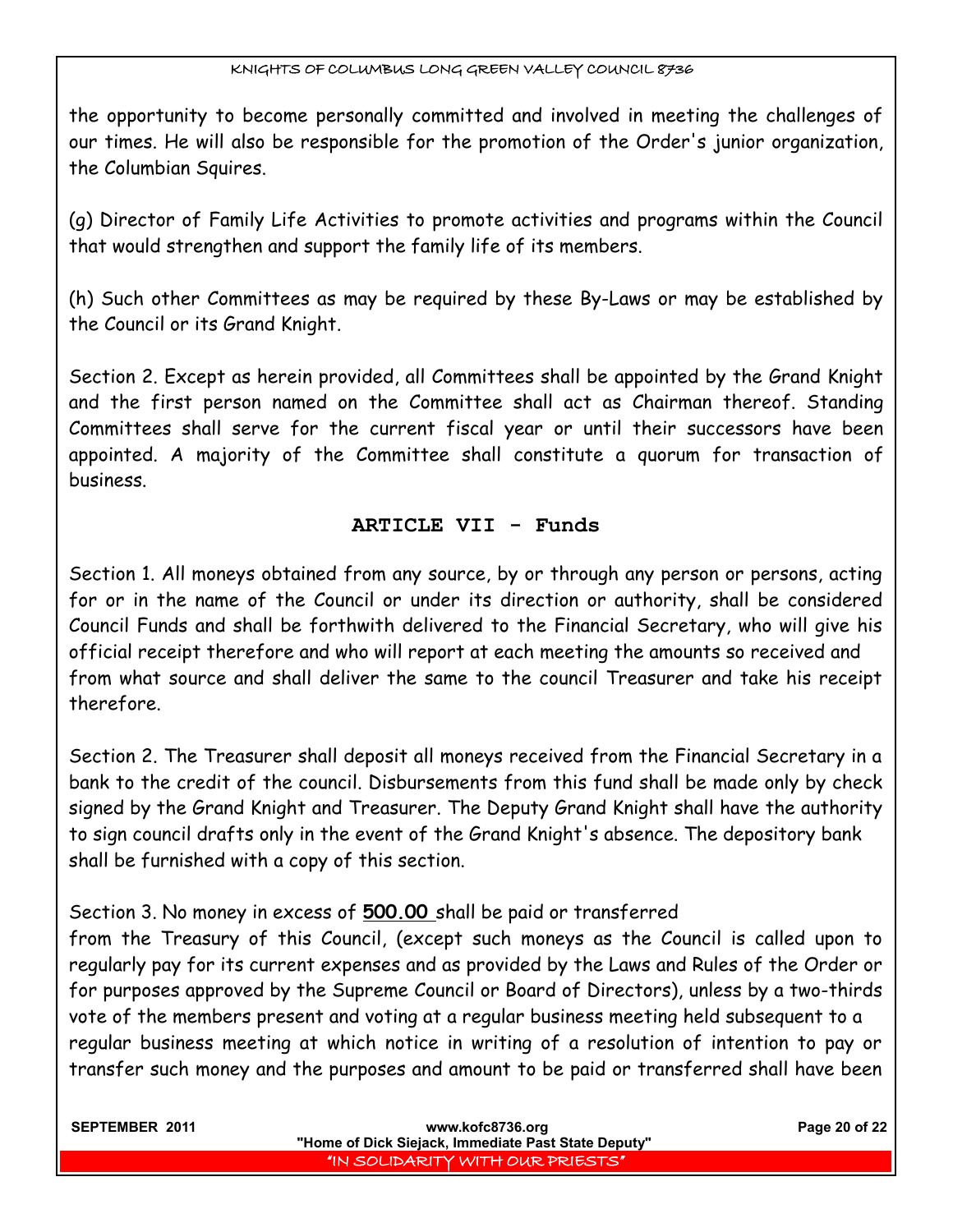given and regularly read.

Section 4. All bills shall be presented to the Recorder and by him read to the Council before being referred to the Board of Trustees. In case a bill is not approved by the Board of Trustees, it shall be referred back to the Council for action.

# **ARTICLE VIII - Funerals, Etc.**

Section 1. Upon the death of a member in good standing, the Memorial Committee shall give notice to the members and, if time permits, shall request them to assemble and pay their respects to the memory of the deceased at a time and place to be indicated in such notice.

Section 2. When notice of the death of a member in good standing is received, the Memorial Committee shall forward to the family of the deceased a message of condolence on behalf of the Council.

# **ARTICLE IX - Miscellaneous**

Section 1. These By-Laws may be amended by a two-thirds vote of the members present and voting at a regular business meeting held subsequent to a regular business meeting at which a resolution in writing providing for such amendment shall have been read and notice of the proposed amendment shall have been given to the members in writing or in the council publication at least five days prior to the second meeting.

Section 2. Procedure and debate shall be in accordance with the Laws and Rules of the Supreme Council, the Supreme Board of Directors, these By-Laws and the Rules of Parliamentary Law known as "Robert's Rules of Order."

These By-Laws amended by vote of the Council, **September 13, 2011**.

Joe L. Wenderoth, Grand Knight James R. Elliott, Recorder Date of Institution: June 25, 1984 Approved: JOHN A. MARRELLA, Supreme Advocate